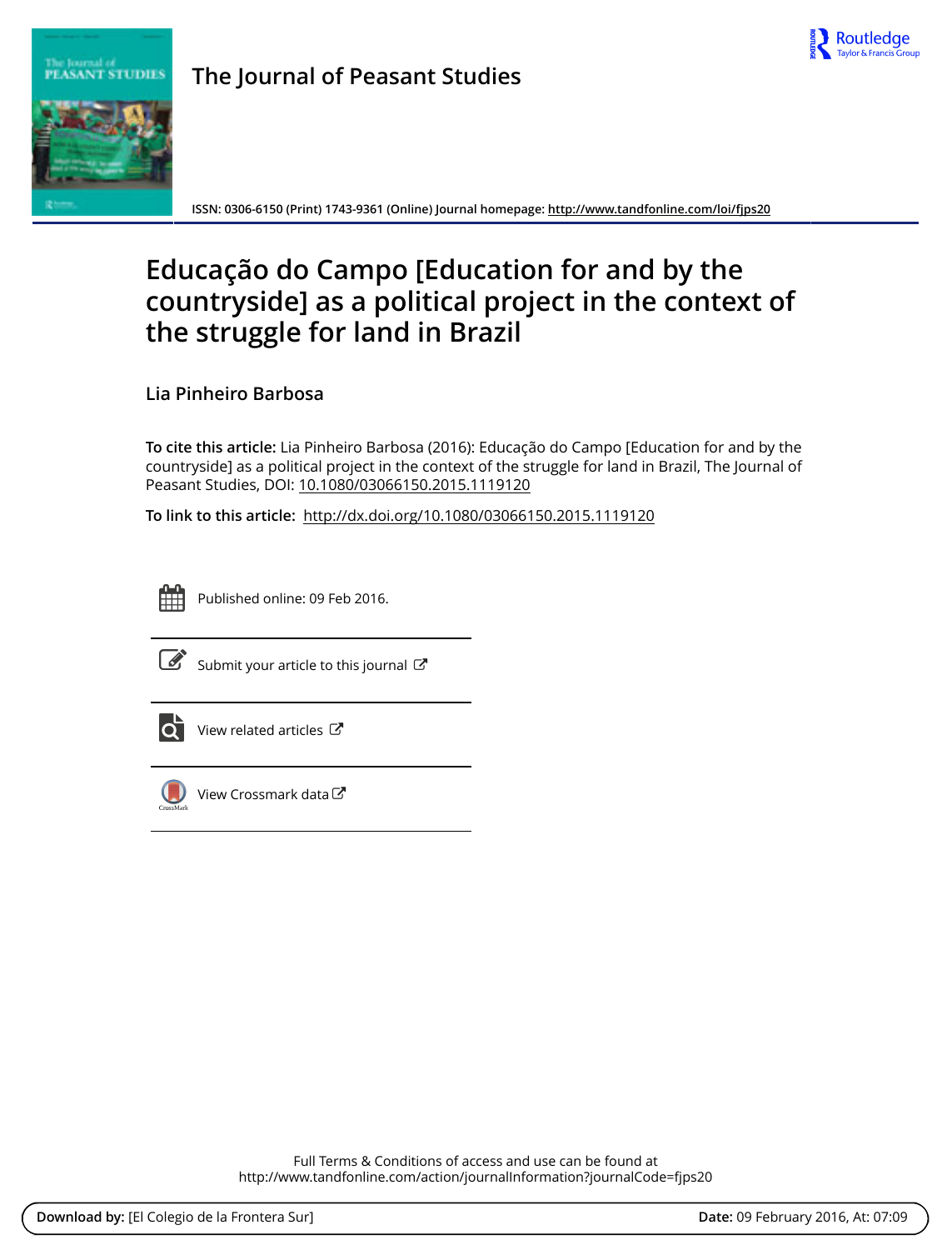# <span id="page-1-0"></span>Educação do Campo [Education for and by the countryside] as a political project in the context of the struggle for land in Brazil

Lia Pinheiro Barbosa

Latin American and Brazilian rural social movements believe that significant social transformation requires the collective construction of a political project of an historical character. Education is conceived as an historical–cultural and political project to transform the peasantry into an historical subject through emancipatory educational–pedagogical praxis. The Landless Workers Movement (MST), the most emblematic peasant movement in Brazil, has played the leading role in this debate, which also includes many other peasant organizations. The MST has identified education as the key element in forging an historical–political actor out of the landless peasantry. This is articulated through the struggle for education for rural peoples, and along a theoretical–epistemic axis that revolves around the emergent concept of Educação do Campo ('Education for and by the Countryside'). I ask how the MST conceptualizes education, and what the role is of education in strengthening peasant resistance and sharpening the dispute between political projects for the countryside. I focus on the epistemic dimensions of the concepts of education and pedagogy in the trajectory of the MST in Brazil, and I examine Educação do Campo as an educational-political project and in terms of policy conquests in the political dispute between the rival political projects for the Brazilian countryside of peasants and capital.

Keywords: Educação do Campo; MST; social movements; rural education; Brazil; PRONERA; epistemology

#### Introduction

Brazilian political history is a mosaic of experiences of resistance and political struggle whose protagonists are diverse organizations and social movements. The political demands made by these movements respond to the historical asymmetry and inequality that are the products of a very exclusionary socio-cultural structure and economic development model.

The land problem is an integral part of this asymmetrical inequity. During the midtwentieth century, characterized by large rural estates (latifúndios) and by forced-pace industrialization, political pressure from below regarding the agrarian question and the need to undertake land reform steadily increased. An intense political debate quickened as rural outmigration exploded toward the Amazon region and Brazil's large urban centers, particularly Rio de Janeiro and São Paulo. These historical processes, in the absence of a 'peoples'' political project for the countryside, created fertile ground for the emergence of broad-based peasant organizations and social movements (Welch [2009\)](#page-26-0), such as the *Ligas Camponesas* (Peasant Leagues) and, more recently, the Landless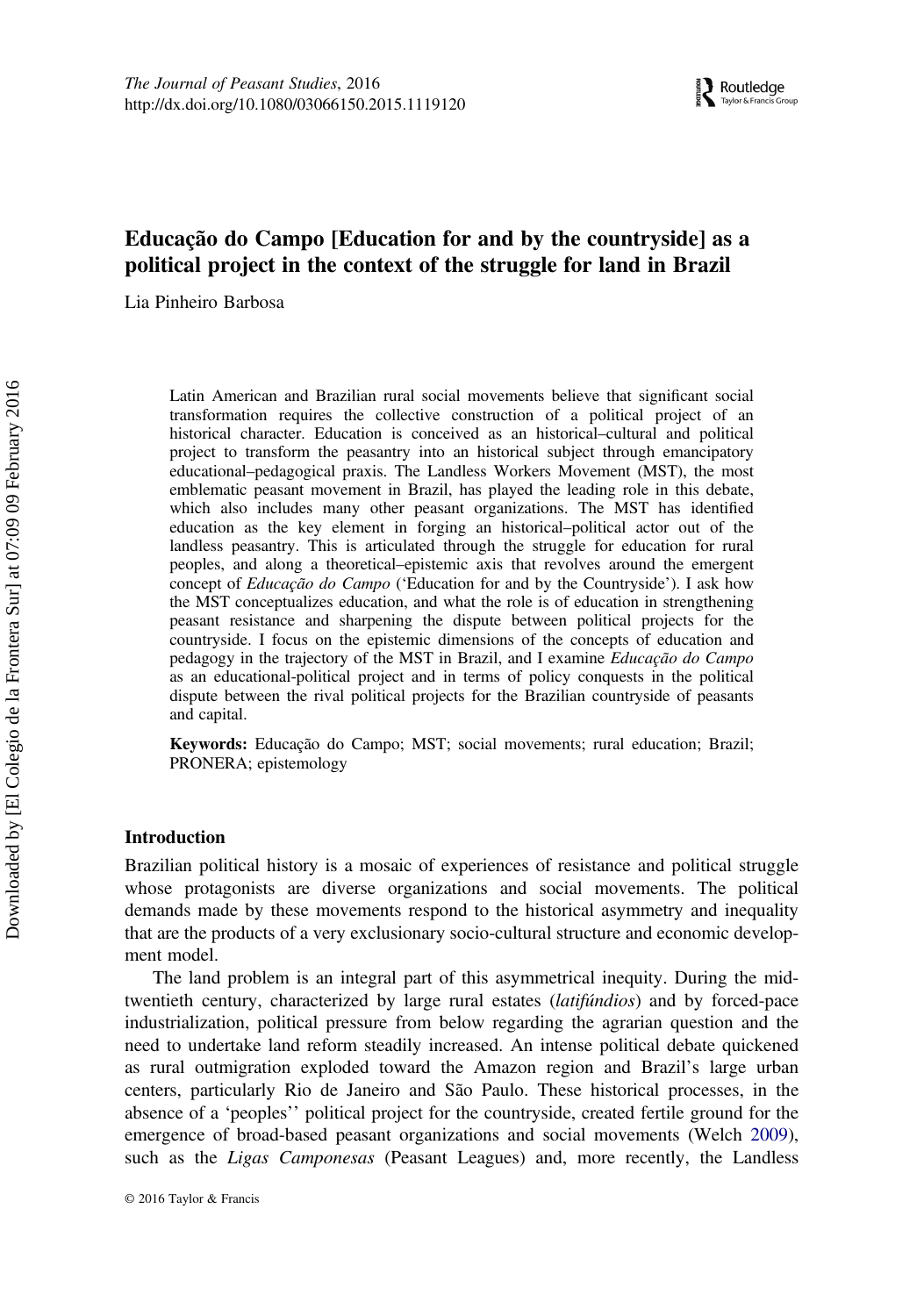<span id="page-2-0"></span>Workers Movement (MST). Throughout their history of struggle, these historical–political actors or subjects have opposed a development model that, in its essence, is based on relations of domination of both an ideological–cultural and political–economic nature.

During the past 30 years, political debate centered on agrarian problems has increased throughout the world, particularly in Latin America. This debate has an historical particularity in terms of the political response by peasant social movements: they understand that a true social transformation requires the collective construction of an emancipatory political project with an historical character, built on lessons learned through resistance and struggle. One of the key elements in this proposition is education, conceived as an historical–cultural and political project aimed at building the critical awareness needed to forge an historical actor, with an educational–pedagogical praxis aimed at human emancipation. From the mosaic of resistances and political struggles in Latin America, a variety of educational projects have emerged, which have over time been inserted into the realm of political dispute, with their own concepts of education, pedagogy and pedagogical practice.

Brazil has several strong and politically active peasant social movements. One of the most prominent and emblematic of these is the MST. During three decades of struggle for land and for a Popular Agrarian Reform (Reforma Agraria Popular), the MST has emphasized the central role of education in transforming the landless peasantry into a powerful historical–political actor (MST [2005a\)](#page-25-0). This is part of a wider debate based on the recognition of the implicitly and/or explicitly political nature of education in the political formation of the working class, in this case in rural areas. The MST has opened a profound discussion concerning the political role of education in collectively constructing a different development project for the countryside. This discussion has grown gradually to the point where we can consider it to be a true historical–political project, initially put forth by the MST but now articulated by the larger peasant social movement in Brazil.

This project operates along two axes: the political axis having to do with the struggle for the right to, and democratization of, education for peasants; and a theoretical–epistemic axis that revolves around the emergent concept of Educaçao do Campo. The phrase Educaçao do Campo (EdC) has a critical double meaning in Portuguese, as both 'education for the countryside' and 'education by the countryside'. The former responds to the historical denial of educational opportunities for rural people, claiming the right to education, to attend school where one lives, to learn to read and write, and to individually and collectively make informed choices among possible trajectories for collective and community life. The latter means an education designed by rural people and their movements themselves, an education rooted in *place*, that is based on the culture, knowledge, wisdom and needs of rural people.

EdC embodies the struggle for a *different* education, i.e., the epistemic basis that undergirds the educational–pedagogic proposal put forth by rural social movements.<sup>1</sup> This is not just about assuring that there are schools in the countryside  $-$  i.e., restricted to a certain geographical space, in this case the rural area. It is a theoretical–empirical and political

<sup>&</sup>lt;sup>1</sup>What I call the 'epistemic basis' is related to the dimension of knowledge, or of 'knowing', about the reality of things. It refers to knowledge that is situated in a given time and space; that emanates from an historical–political subject with the capacity to interpret their own reality and have an impact on it. In this sense, an epistemic 'take' presupposes a pre-theoretic positioning with respect to a given reality – that is, the establishment of a dialogic and dialectical relationship between reality and knowledge, in which it is possible to put forth multiple interpretations of the historical moment, to, later, posit its theorization, as well as strategies for social and political intervention (Zemelman [2004](#page-26-0); Barbosa and Sollano [2014](#page-24-0)).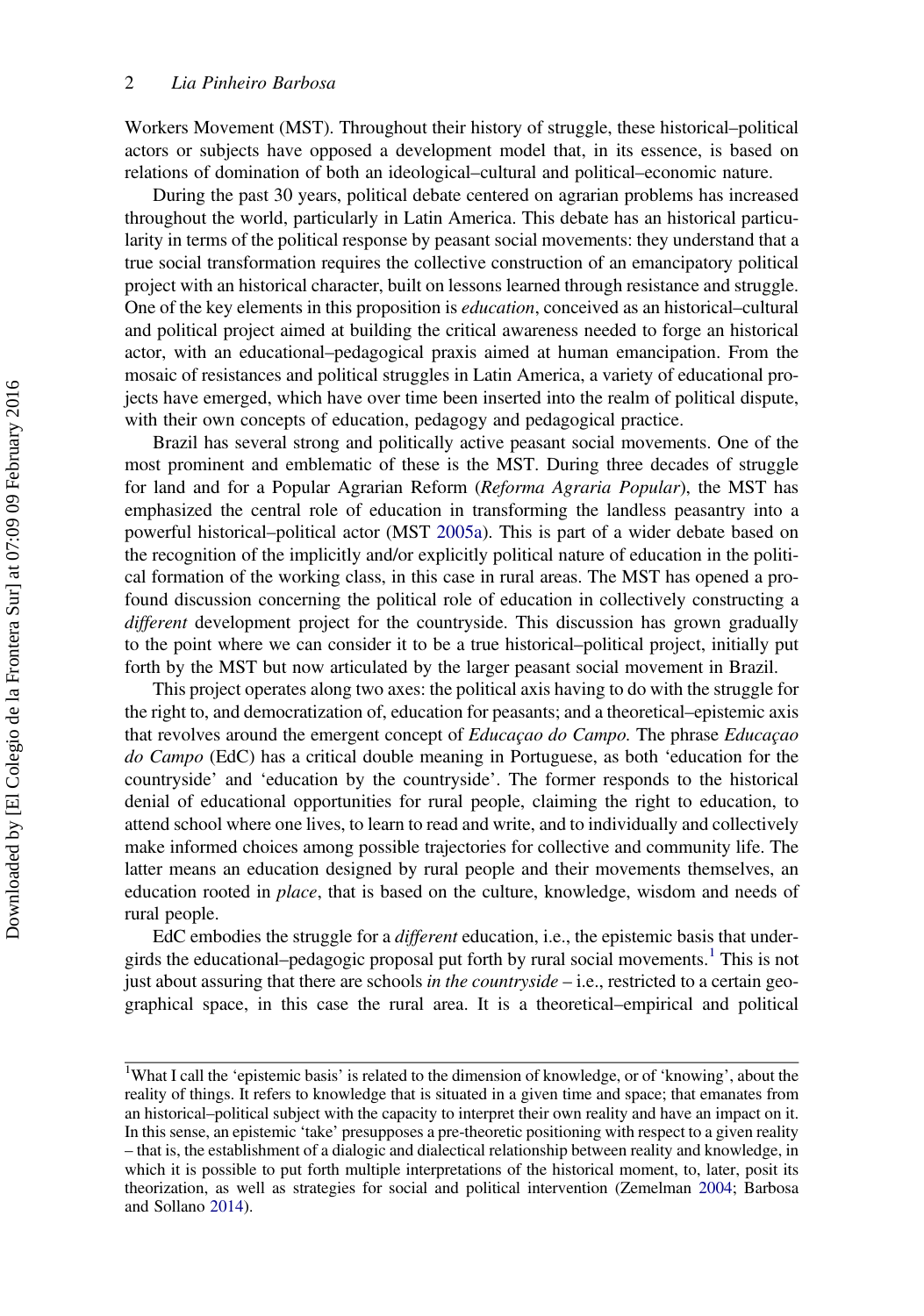<span id="page-3-0"></span>conceptualization of education and of pedagogy that goes beyond geographic location, taking on a character of socio-cultural belonging to the countryside: an education by and for the countryside, by and for its historic actors, and by and for the peasant people; also an education for the collective transformation of reality in the countryside (Barbosa [2013b,](#page-24-0) [2015](#page-24-0)).

In this contribution I delve into this idea, based on the experience of struggle for land in Brazil and on the MST's educational–political practice.<sup>2</sup> To this end, I explore the ways the concepts of *education* and *pedagogy* are being built, and their influence, in the first two sections of this essay. The first way is internally, at the level of the political organization and formation of a social movement, in and from which new concepts of education, pedagogy and knowledge emerge, based on the concrete experience of the struggle for land and agrarian reform. The second is *externally*, in the arena of political contention, which addresses the meaning of the MST's educational proposal itself, and specifically how EdC is a proposal that calls into question the actions of transnational capital and agribusiness in rural territories. The MST and other peasant movements and organizations demand EdC as an educational–political project for the peasant peoples and as public policy for rural areas (Kolling, Cerioli, and Caldart [2002](#page-25-0)).

In the next section, I review the political evolution of the MST's education project in the sphere of policy, in order to highlight its national scope and unprecedented popular participation in the public arena through the creation of a National Program for Education in the Agrarian Reform (PRONERA) and a legal framework that speaks to the gradual democratization of peasant access to education.

Further, I highlight an aspect of contemporary political experience in Latin America, where we see the rise of new epistemic–political meanings of education that serve as a counterpoint to conventional modernity.<sup>3</sup> I will also demonstrate how opposing political projects are waging a bitter struggle for the Brazilian countryside, and how the education plan crafted by rural social movements calls into question the actions of transnational capital and agribusiness in rural territories. Although the MST's educational–political project has had notable achievements in strengthening political awareness and conquering rights for Brazil's rural population, nonetheless it faces considerable challenges and tension in the dispute for hegemony with and within the state.

 $2$ In methodological terms, this essay is the product of both an extensive revision of documents (by and about the MST) and of fieldwork. Some of the fieldwork was carried out as part of the research for my doctoral dissertation (Barbosa [2013b\)](#page-24-0) in the Postgraduate Program in Latin American Studies of the National Autonomous University of México (UNAM) and for my papers in Portuguese and Spanish, many of which are cited in this essay. It also the product of participant–observer research and analysis spanning a full decade of participation in political activities of the MST, and in those organized by its Education Sector. Over the past decade I have been a professor in the Pedagogy of the Land undergraduate program for militants of La Via Campesina-Brazil, carried out under an agreement between the Federal University of Ceará (UFC) and the MST, I have been involved in the coordination of various educational programs funded by PRONERA (explained in this essay), and I am an active member of the Collective of Agrarian Reform Educators of the Education Sector of MST-Ceará.

<sup>&</sup>lt;sup>3</sup>What I refer to as the 'project of modernity' refers to the process of conforming the nation-state in our continent, which itself has consolidated capitalism as its economic and political–ideological project. The modernization project has sharpened differences based on the social relations of production and class antagonism. In the process of building the nation-state in Latin America, the coercive apparatus allowed the state to consolidate a monopoly over violence as a form of social control. Thus, there is a multiple structure of domination: economic (dependent capitalism of the periphery), symbolic–ideological (combining elements of Spanish and Portuguese cultural domination with the naturalization of capitalism and class difference) and coercive (Barbosa [2014\)](#page-24-0).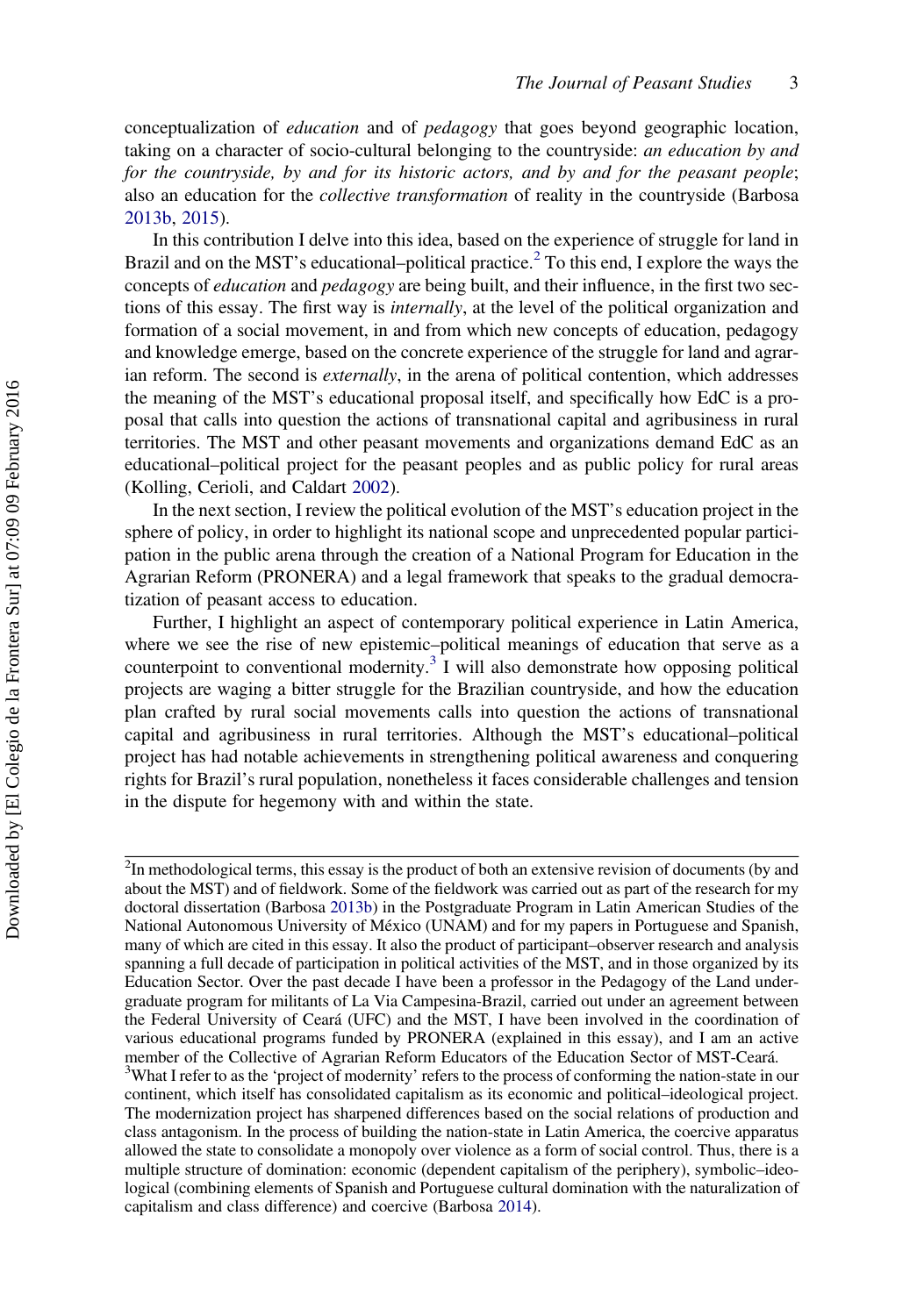## <span id="page-4-0"></span>Education emerges from the struggle for Agrarian reform

The contemporary struggle of the MST continues the long history of peasant resistance in Brazil and Latin America, dating from the colonial period in which large-scale land grabbing and expropriation were applied, leading to the consolidation of large latifúndios in the countryside (Morissawa [2001](#page-25-0); Fernandes and Stédile [2004](#page-25-0)). The rise of the MST is grounded in the historic precedent of Latin American peasant insurgency and, particularly, in its Brazilian variant, $4$  which seeks to bring forth a new balance of power in the arena of political confrontation. The MST was born in the midst of the coalescence of historical–political forces that collectively built the democratic, grassroots political project that defeated the military dictatorship. Reflecting on that moment, João Pedro Stédile, a member of the MST's National Coordinating Committee, says that the MST was

the result of three basic factors that came together. The first was the economic crisis at the end of the 1970s that put an end to Brazil's cycle of industrialization that began with Kubistschek<sup>5</sup> in 1956 [ … ]. The second factor was the work carried out by friars. During the 1960s, the Catholic Church lent considerable support to the military dictatorship, but given the growing unrest stemming from Liberation Theology, changes occurred in its orientation, the CPTs<sup>6</sup> were created and a progressive group of bishops emerged [ … ]. The third factor was a growing climate of struggle against the military dictatorship in the late 1970s that transformed even local labor disputes into political battles against the government. (Fernandes and Stédile [2004,](#page-25-0) 201)

Although the first land recoveries date from 1979, the MST made its first public appearance on the Brazilian political scene in 1984, in the context of the First National Meeting of Landless Workers, which held a wide-ranging discussion on Brazil's agrarian problems (Fernandes [2000](#page-25-0); Harnecker and Bassegio [2003](#page-25-0)). Denunciations at the meeting focused on latifúndios, land concentration, and domestic and international economic and agricultural policies as the principal factors behind increasing misery, impoverishment, migration and conflicts in Brazil's rural sector. To overcome this political–economic stagnation, the participants found it urgently necessary to place agrarian reform on Brazil's political agenda as part of a grassroots effort. This agrarian reform was not to be limited to the breaking up of latifúndios and the redistribution of land. It was to encompass a wider social, cultural and political–economic transformation, premised on national sovereignty and grassroots power. For the MST, agrarian reform meant 'building a society without exploitation, where labor has ascendency over capital [...] and private property is subordinated to social justice, to the needs of the people, and to objectives chosen by the larger society' (Morissawa [2001](#page-25-0), 153).

One of the MST's principal political tactics in attacking latifúndios and land concentration has been to carry out occupations of land, i.e., the actual, concrete site of peasant struggle, an action that became the symbol of the resistance of the landless as an historical–political actor.<sup>7</sup> Turning a land occupation into a political action is a unique way of

<sup>&</sup>lt;sup>4</sup> For example, the Peasant Leagues, linked to the Brazilian Communist Party, who engaged in agrarian struggles in Brazil's Northeast region beginning in the mid-1940s, are one of the previous experiences that have inspired the MST (Welch [2009\)](#page-26-0).

<sup>&</sup>lt;sup>5</sup>Juscelino Kubitschek de Oliveira was President of Brazil from 1956 to 1961.

<sup>&</sup>lt;sup>6</sup>Initials of the Pastoral Land Commission in Portuguese.

<sup>&</sup>lt;sup>7</sup>The MST identifies itself as a *Landless Movement* (in capitals) to strengthen its political identity and its identifying ethos linked to the countryside, i.e., the life-sustaining territory and site of its cultural and material (re)production.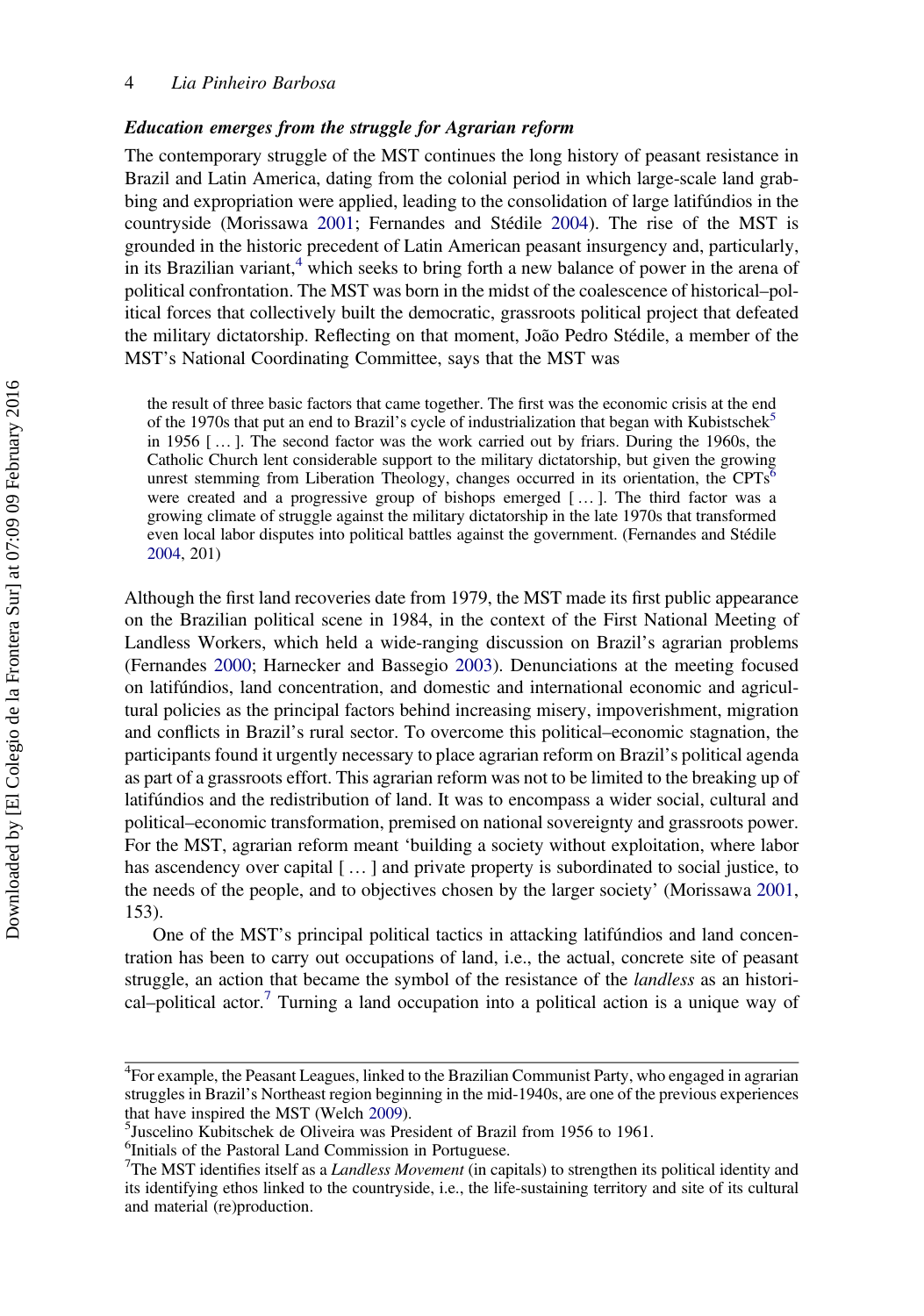<span id="page-5-0"></span>confronting the state and large landholdings by bringing conscious, direct action to force negotiations in favor of expropriating unutilized land (Barbosa [2012\)](#page-24-0). MST encampments<sup>8</sup> represent the first locus and symbol of landless resistance (Turatti [2005;](#page-26-0) Barbosa [2012\)](#page-24-0). Land reform settlements (the second symbol of resistance), once achieved through the negotiations that follow occupations, make the MST's political project of agrarian reform a concrete reality, and signify a split from capitalist agrarian structure, by breaking from the relationships of production, power and culture inherent in the Brazilian *latifundio* tradition and strengthened by neoliberal agricultural policies (Barbosa [2013b\)](#page-24-0).

Throughout its political evolution, the MST has expanded and modified its definition of agrarian reform by incorporating historical–cultural and political–economic elements, based on the critical reflection of the changing reality of land-related problems in Brazil and Latin America. Recently, the MST has adjusted its vision and demands for agrarian reform in Brazil because of the rise of financial capital that has funded the expansion of agribusiness and its consolidation as a political project and principal enemy of the landless and the peasantry, and the concomitant decline of the old enemy of landless peasants, the latifúndio (Rosset [2013\)](#page-25-0). The old argument that a few landholders – the 'unproductive latifúndio' – have so much land they can't even use it, is less valid than before. This means that the call for agrarian reform must now be based on a new logic, and must appeal to benefits to all of society, not just landless peasants, of agroecological peasant agriculture that generates food sovereignty, versus agribusiness that poisons people and the land while producing more exports than food (Rosset [2013](#page-25-0)).

Held in 2014, the MST's Sixth National Congress was an important political occasion, giving greater attention to this debate and highlighting the MST's new formulation of a call for what would henceforth be called 'Popular Agrarian Reform' (Reforma Agrária Popular).<sup>9</sup> In the words of Alexandre Conceição, another member of the MST's National Coordinating Committee:<sup>10</sup>

The so-called 'Popular Agrarian Reform' seeks to address the demands of our times. The basis for the 'Popular Agrarian Reform' is: land distribution that will put an end to large landholdings; food production without poisonous chemicals for domestic consumption; and an agroecological program with local [cooperative] agro-industry so that income can be generated and young people can find work in the countryside.

Popular Agrarian Reform has thus incorporated agroecology and food sovereignty as central principles (Rosset [2013\)](#page-25-0), and is defined as a political–ideological project in opposition to agribusiness, the symbol of the recent gains made by transnational financial capital in the Brazilian countryside. Thus, the MST's most recent Agrarian Program (MST [2014](#page-25-0))

<sup>&</sup>lt;sup>8</sup>Created when lands are first occupied, as the first step in the struggle to establish legal land reform settlements. When occupying lands, families build encampments where they live under black plastic tarpaulins or palm fronds, where they remain in resistance while negotiations with the National Institute of Colonization and Agrarian Reform (INCRA) proceed. The Institute is the public entity tasked under Brazilian law with reassigning unproductive lands and carrying out agrarian reform. It rarely acts without pressure from below in the form of land occupations.

<sup>&</sup>lt;sup>9</sup>The MST has held six national congresses: 1<sup>st</sup> Congress (1984) – 'There is No Democracy without Agrarian Reform';  $2<sup>nd</sup>$  Congress (1990) – 'Occupy, Resist, and Produce';  $3<sup>rd</sup>$  Congress (1995) – 'Agrarian Reform: Everyone's Struggle'; 4<sup>th</sup> Congress (2000) – 'Agrarian Reform: For a Brazil Free of Latifundios; 5<sup>th</sup> Congress (2007) – 'Agrarian Reform: For Social Justice and Peoples' Sovereignty';  $6<sup>th</sup>$  Congress ([2014\)](#page-24-0) – 'Struggle: Build Popular Agrarian Reform'.<br><sup>10</sup>See Américo (2014).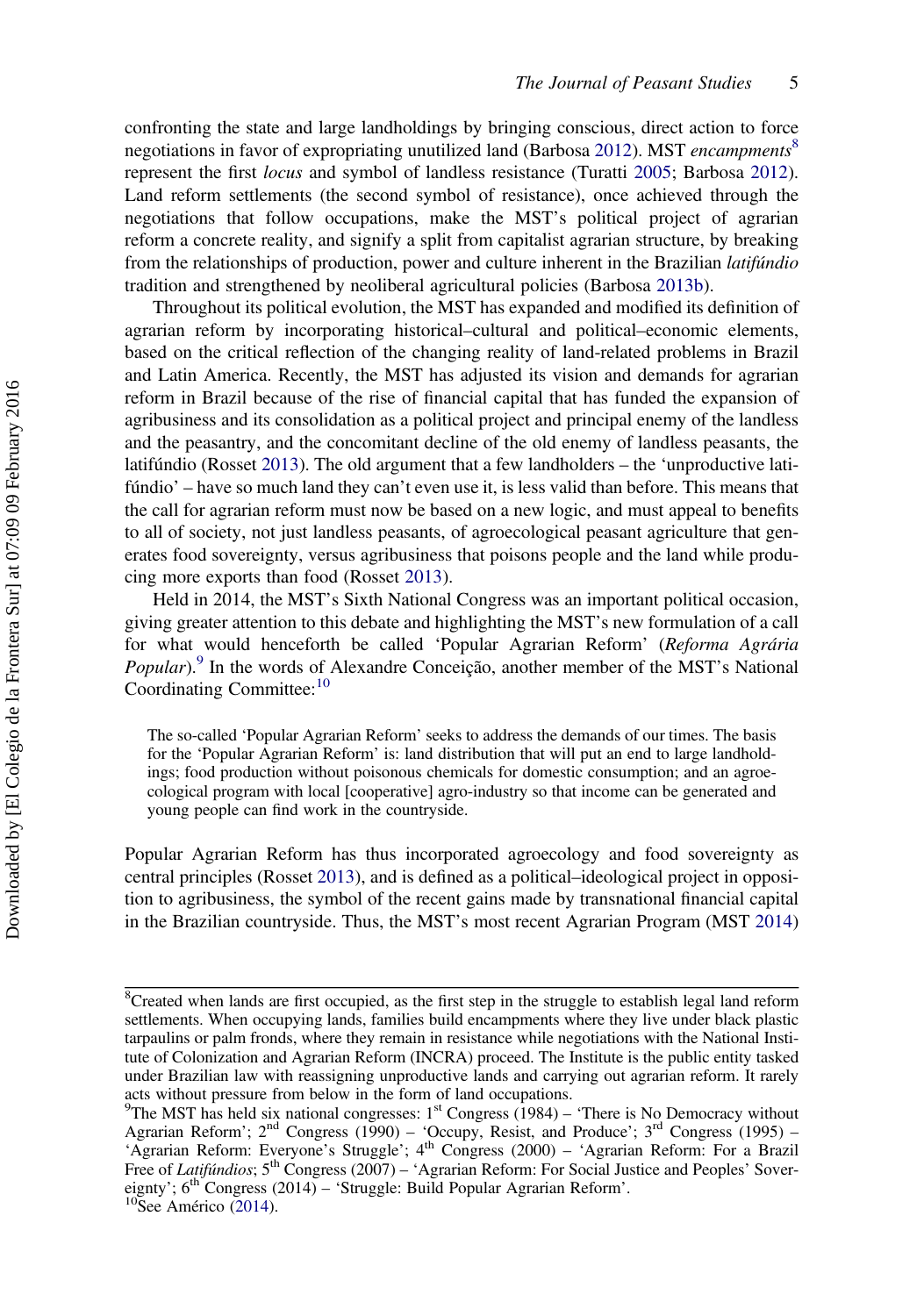<span id="page-6-0"></span>hopes to achieve real structural changes in the use of natural resources, in how production is organized by focusing on agroecological production techniques, and in social relationships in the countryside. Yet for this project to become a political reality, it must take into account the socio-cultural specificities of peasant actors, i.e., it must be in harmony with the knowledge, experiences and subjectivities that emerge from daily life in the countryside as linked to peasant identity. The MST slogan, 'Struggle as you live and live as you struggle', synthesizes, in political and epistemic terms, the landless identity that that MST is working to create as a key step in transforming the landless peasantry into a powerful historical–political subject of its own history (Barbosa [2011](#page-24-0)).

The MST considers the first fundamental aspect of a political strategy to be scaling up the struggle for agrarian reform to all regions of Brazil, while building a political agenda that provides feedback and strengthens the MST's internal political action through dialogue and the building of a common front with other movements and organizations, both domestically and abroad.

Second, the MST understands that building a Popular Agrarian Reform project requires not just breaking with the latifúndio of concentrated land holdings, but also needs a clean break with 'the *latifundio* of knowledge inherent in illiteracy and elite control of education, by also carrying out an agrarian reform of knowledge and culture' (MST [2005a](#page-25-0), 31). This statement gives political meaning to education, linking it to socio-cultural transformation by creating historical–political actors and subjectivities that resignify the symbols and meanings of the struggle for land and agrarian reform.

Education is thus an important aspect of the MST's agrarian reform project: an education designed to consolidate class consciousness – i.e., as a class in itself and for itself $11$  – and a political practice aimed at liberation, centered mainly in breaking away from the political–economic and cultural pattern that undergirds relationships of domination in the Brazilian countryside, creating a new idea of the countryside based on a different rationality, i.e., that of peasant peoples (Barbosa [2013b](#page-24-0)). In the next section, we examine the political notion of education based on the MST's political practice.

### A different education to break with the latifúndio of knowledge

What is the MST's concept of education? What is the role of education in strengthening peasant resistance and in the debate over political projects for the Brazilian countryside? The MST says that education 'is not synonymous with school. The word has a wider meaning, because it refers to the complex process of human formation, where social interaction is the principal environment of learning' (MST [2005a,](#page-25-0) 233).

This process of human formation takes shape in the construction of a landless political identity, an essential condition in giving political meaning to land occupations and to the resistance in encampments, and in furthering a political praxis in the struggle to implement agrarian reform. Inspired by Marxist critical thinking, the MST goes a step further in conceiving education as the key element for interpreting prevailing cultural and productive relations of domination in Brazil's cities and countryside (MST [2005a;](#page-25-0) Barbosa [2013b\)](#page-24-0).

For Marx [\(1963](#page-25-0)), in the capitalist mode of production, the types of consciousness are directly related to the material conditions of life. In the industrial world, education is one of the most important ways of perpetuating the exploitation of one class by another.

 $11$ See the discussions by da Silva [\(2014](#page-25-0)) and Sevilla Guzman [\(2006](#page-25-0)) on the peasantry and Marx's characterization of class consciousness in a class 'in itself and for itself'.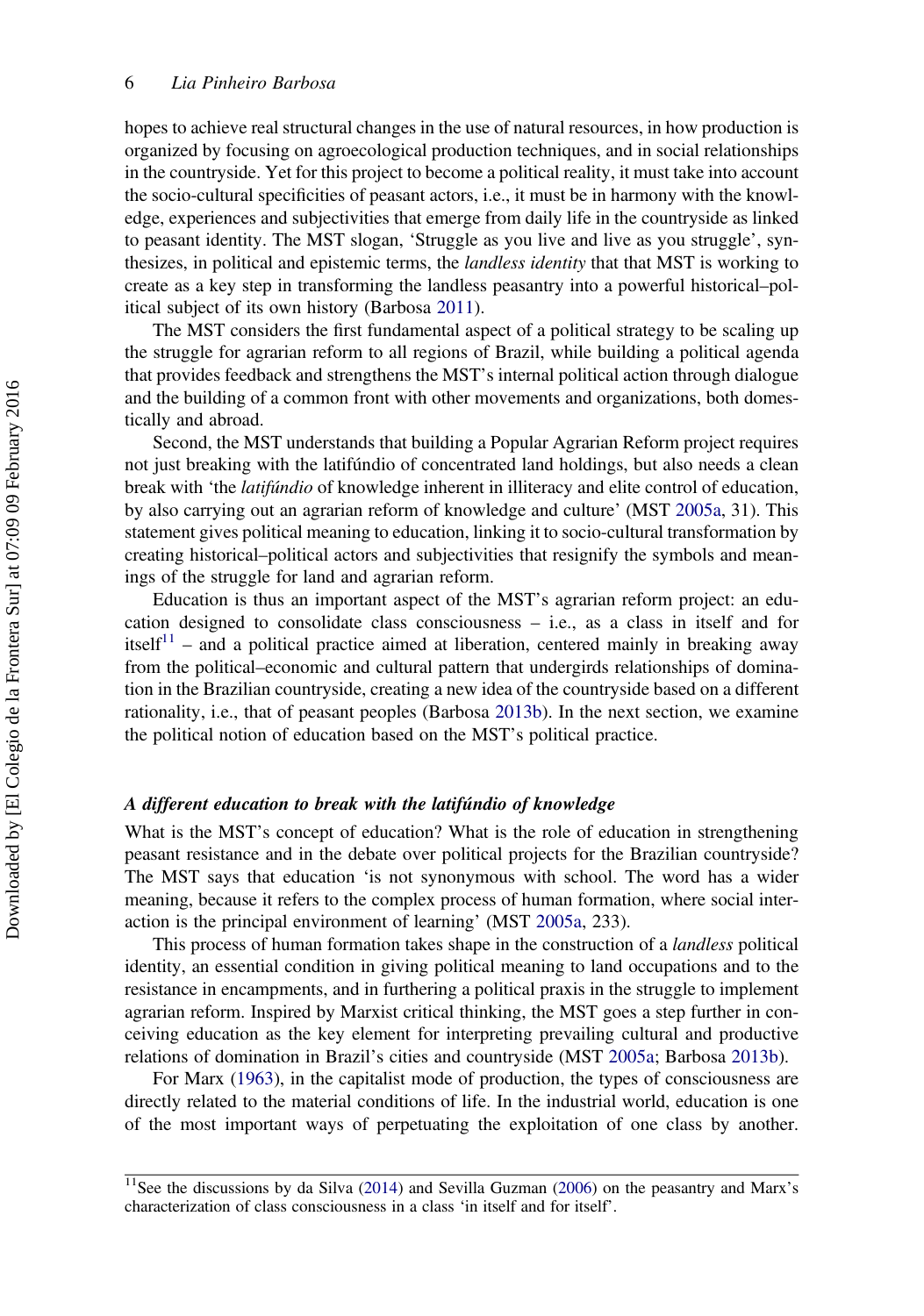<span id="page-7-0"></span>Thus, in the capitalist education model, school is where the dominant ideology is disseminated and assimilated in order to instill the worker with a bourgeois worldview.

Education has been a mechanism of alienation of the masses in two spheres: in the economic sphere, by expropriating the knowledge of production from the worker and implanting, in the subjective plane, the fetish of commodities as a social necessity; in the ideological sphere, it has done so by imposing a social space that fosters the ongoing reproduction of the capitalist system. In other words, the entire set of ideas and beliefs disseminated through the capitalist educational system is a distorted representation of reality and inherently generates a *false*, or *inverted*, consciousness, based on a social imaginary that does not express the true essence of the social and economic relations that are intrinsic to the capitalist model.

In its search to build a landless peasant historical consciousness, the MST has revisited some of the elements of the theoretical debate on critical thinking, as well as the political history of other organizations and movements, in order to conceive of itself as an historical subject in the permanent dispute between political projects for Brazil. In the dialectic that cuts through this debate, education is (re)appropriated in order to deepen the critical understanding of how it can play a role in human liberation and emancipation (Barbosa [2013b](#page-24-0), [2014\)](#page-24-0).

I want to emphasize that it is through the careful reading of its past and present realities that the MST has been able to identify the following issue: if education (and its concrete expression in a type of pedagogy and a specific space for the act of educating, i.e., the school) is the point of departure for cultural subordination and political domination, then the notion of a different education and a different pedagogy is the first step in beginning a process of liberation and emancipation (Barbosa [2013b\)](#page-24-0). This is an educational process inspired by the Brazilian educator and philosopher Paulo Freire [\(1982](#page-25-0)), in which the ultimate objective of education should be to foster a critical consciousness of *being* and of being with and being in the world – in other words, an education forged through liberating action. According to Freire ([1982,](#page-25-0) 65),

Man is a being who exists in and with the world. Since the basic condition for conscientization is that its agent must be a subject (that is, a conscious being), conscientization, like education, is specifically and exclusively a human process. It is as conscious beings that humans are not only in the world, but with the world, together with other humans. Only humans, as 'open' beings, are able to achieve the complex operation of simultaneously transforming the world by their action and grasping and expressing the world's reality in their creative language. Humans fulfill the necessary condition of being with the world because they are able to gain objective distance from it. Without this objectification, whereby a person also objectifies themself, humans would be limited to being in the world, lacking both self-knowledge and knowledge of the world.

In the Latin American context, this consciousness of being with and in the world has had a direct relationship with the development of critical thinking concerning the developmentalist, modernizing ideology that was marked by dictatorship until the 1980s. Paulo Freire was a key thinker concerning the political importance of education and the need for, and pedagogical methods for, consciousness-raising education as a key step toward social transformation and working class emancipation. His emblematic *Pedagogy of the* oppressed (Freire [1987](#page-25-0)) found a powerful echo among Latin American movements. The MST was one of the movements that was most inspired by the educational–political praxis of the Freirian legacy. Other key thinkers whose work has influenced the educational practice and pedagogy of the MST include the early Soviet educational theorists Anton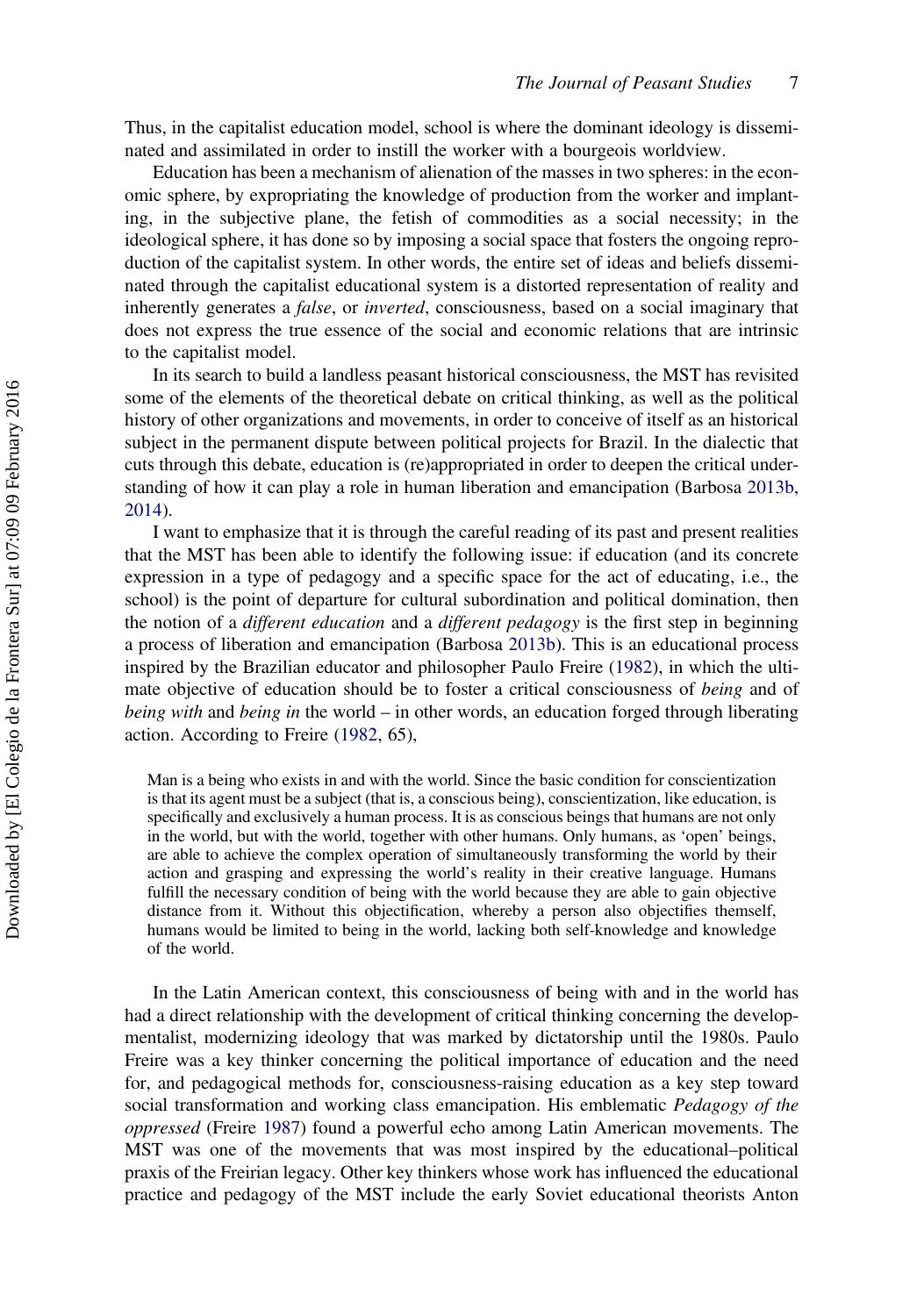<span id="page-8-0"></span>Makarenko (Luedemann [2002\)](#page-25-0) and Moisey Pistrak ([2003,](#page-25-0) [2009\)](#page-25-0), as well as Antonio Gramsci [\(1982](#page-25-0)).

For many social movements, this critical awareness of education has implied an understanding of the foundations of the model of modernity in Latin America, particularly by identifying the educational–pedagogical dimension of how power is built, as well as the subjective conditions for the expansion of capitalism and how it has defeated and subjugated lives and cultures. For precisely this reason, the MST understands the importance of appropriating education as both a tactic and a strategy of resistance, conceiving it as socio-historical praxis, as influenced by historical actors that make up a dialectic movement of political and cultural forces that work in diverse spheres of the struggle for hegemony (Barbosa [2013b](#page-24-0)).

In the political framework of Brazilian agrarian matters, the MST places education at the center of the debate, understanding that the struggle for land is also an historical struggle over education. To conceive of an agrarian reform project implies taking sides in the struggle for hegemony between opposing projects and in the battle of ideas. Thus, the MST posits a durable link between resistance, education and politics, as the central pathway toward breaking the metaphorical enclosures of *latifundio* and *knowledge*. This implies developing a concept and praxis of education in which:

the act of education should provide elements for understanding the make-up and political–ideological and cultural array of socio-political forces that are linked to particular social relations; it ought to be a historical project of knowledge that forges critical awareness of the political sphere and aims at a horizon of social transformation as the expression and construction of society itself (Barbosa [2013b](#page-24-0), 253).

In this vein, the MST places education among its first and principal steps in the struggle, and pushes a debate based on three pillars: (1) the enforcement of the constitutional right of access of all to education; (2) the responsibility of the state in enforcing this constitutional right; and (3) the collective construction of a new *education* and *pedagogy* in harmony with the daily needs of peasant peoples in an effort to strengthen their cultural and political identity with and in the countryside (Barbosa [2013b\)](#page-24-0).

Thus the MST sees education as a new factor in the struggle for agrarian reform, particularly as a locus of forging a critical historical–political actor, and school, land and dignity become banners of struggle (Barbosa and Soares [2012\)](#page-24-0). Education and pedagogy are interwoven in the context of the land occupations, whose daily demands were the threads that linked the MST's earliest experiences in education (Caldart [2004](#page-25-0); MST [2005a\)](#page-25-0).

Due to widespread illiteracy in rural areas and the low level of formal schooling of the participants in the encampments created by the earliest occupations, the first tasks of education were basic literacy and primary schools. The MST considered that being able to read and write was fundamental to landless political training (MST [2005a\)](#page-25-0). Bringing literacy to actors in the birthplace of landless resistance, i.e., the encampment, was the materialization of education for liberation, as Paulo Freire taught (Freire [1987](#page-25-0)).

The Itinerant Schools were the MST's first educational–pedagogic experience (Harnecker and Bassegio [2003](#page-25-0); MST [2005a](#page-25-0), [2008a\)](#page-25-0). They were mobile due to the dynamic of the struggle for land: occupying unproductive land requires the physical presence of MST families, children and adolescents in that space of resistance. Thus, the Itinerant Schools undertake a double political role: to guarantee that families with children remain at the encampment, and that children and adolescents will enroll in a school based on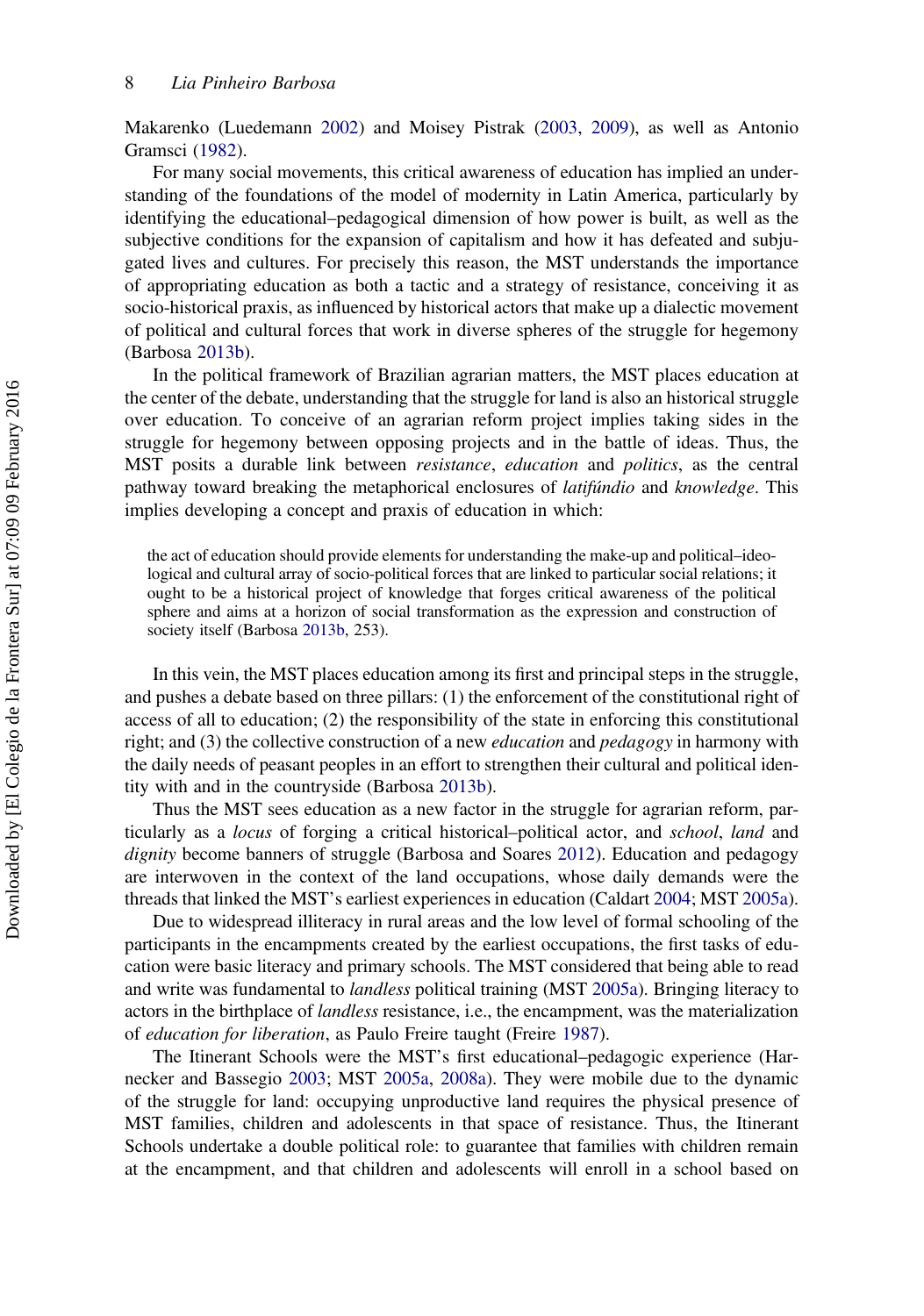<span id="page-9-0"></span>new notions of education and school, with educational–political formation for resistance and the struggle for land (Barbosa [2013b](#page-24-0)).

For the MST, the Itinerant School was the 'first school of life in the movement, following the rhythm of the encampment' (MST [2008a](#page-25-0), 7). The school

is based on organization, since the encampment itself is a giant school. Whoever spends time there will never be the same again, since the direct action that takes place there, in and of itself has a formative and educational nature. (MST [2008b,](#page-25-0) 58)

The Itinerant School was a new possibility of schooling (MST [2008a\)](#page-25-0), 'a new pedagogical and political presence wherever the encampment is located' (MST [2008b](#page-25-0), 7), 'born from necessity and from the struggle of the encamped, especially the children' (MST [2005a](#page-25-0), 188).

The first experiences with Itinerant Schools began in the early 1980s in the encampments of the state of Rio Grande do Sul, and gradually spread to other southern states including Paraná and Santa Catarina. While the schools were founded as part of the resistance in the camps, the MST fought for their official recognition. They used Basic Education Law no. 5.692/71 (LDBEN) to legitimize the schools. The first state to accept the legal argument and recognize the schools was Rio Grande do Sul in 1996, followed shortly by Paraná, Santa Catarina and Piauí (MST [2005a](#page-25-0), [2008a](#page-25-0); Camini [2009](#page-25-0)).

The Itinerant Schools encouraged internal reflection in the MST regarding the emancipatory nature of education. It was increasingly clear that the MST had to define what it understood by education, what pedagogy needed to be developed, and what role both played in the struggle for land and agrarian reform. In 1985, the Education Sector and the [Political] Formation Sector were created by the MST, as internal spaces dedicated to thinking out the educational–political project of the movement. They were charged with the responsibility of organizing the ongoing process of landless education and political training.

More specifically, the Education Sector began as a space to coordinate the work of the earliest Itinerant Schools (that were not yet recognized by the State), and over time came to have responsibility for all of the MST's educational–pedagogical processes, from pre- and primary school through higher education. It is the space for debating curricular contents, teaching philosophy and methods, school schedules and programs, teacher training and, above all, defining the nature of the educational–political project comprising EdC. The Formation Sector is responsible for processes of political training or 'formation' for the militants, or cadre, of the MST, and of other social movements from Brazil and other countries, particular the organizations that are members of La Via Campesina. This sector coordinates political formation courses in each state in Brazil, and the MST's political training schools, like the Florestan Fernandes National School (ENFF). While education and formation are distinct processes in the MST, they share many of the same pedagogical methods and philosophies, and are part of the same political project, through which they are in constant dialog with each other.

The conformation of the Education and Formation Sectors is an expression of a concept and a characteristic that is integral to the educational–political project of the MST, that they call 'organicity'. In the simplest terms, this is a word used by Latin American social movements to refer to the degree of internal organization. The MST calls it 'a word we created to indicate the relationship that one part of our organization should have with the rest. Yet it should not be a theoretical relationship, but rather physical, practical, and possess a certain ethos' (MST [2001](#page-25-0), 30–31).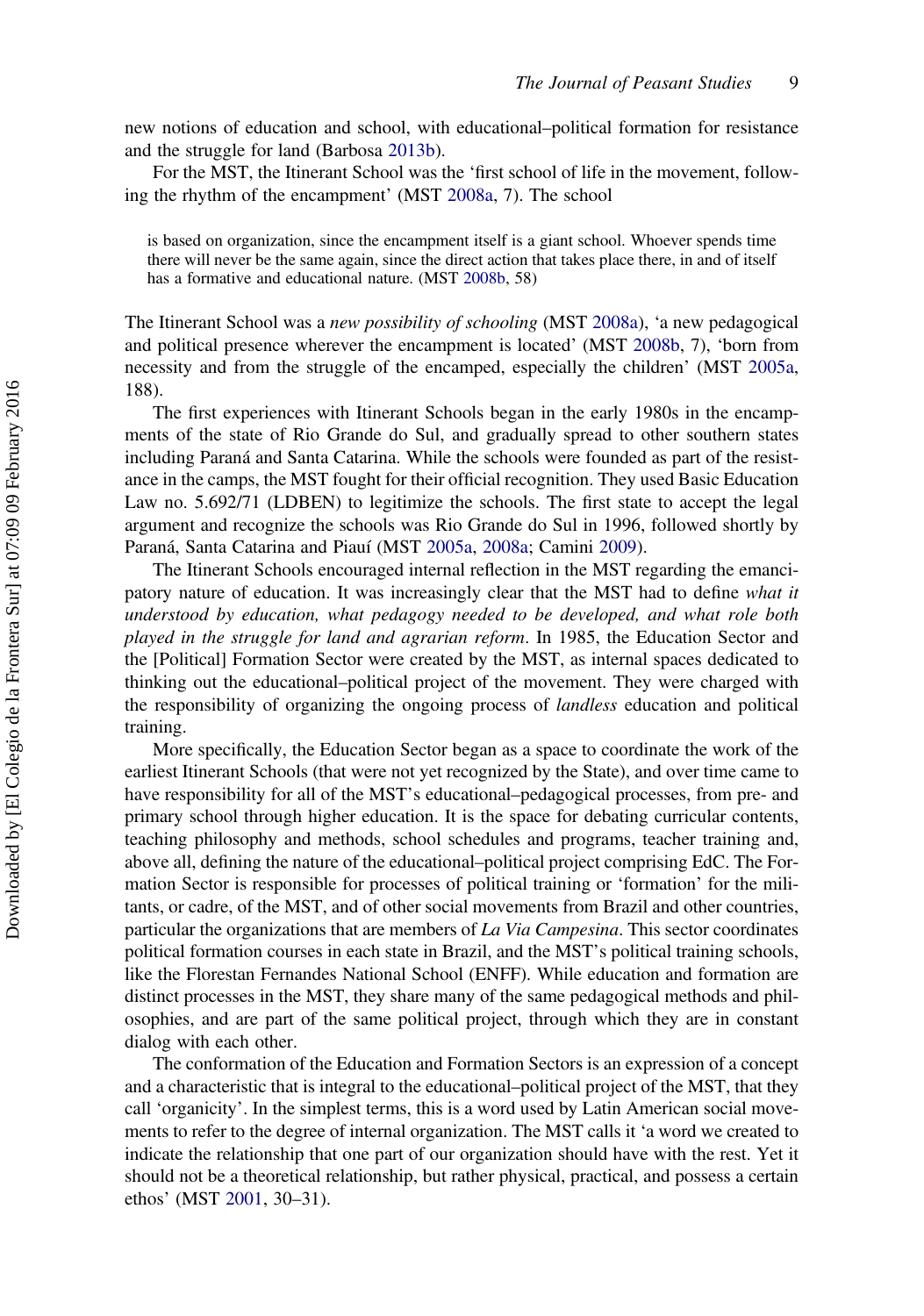<span id="page-10-0"></span>The principle of organicity comes to life through the MST's internal organization. An example is the basic unit of organization known as the Núcleo de Base or NB ('grassroots cluster'), which is either 10 people (in the case of students in a class, or members of a collective, for example), or 10 families (in the case of a settlement or encampment). The NBs consisting of families are grouped into Brigades, which consist of a certain number of families who take charge of distributing the work among the different collectives as they are formed. The NBs, Sectors, Collective Coordination and Brigade Coordination belong to the Brigade (MST [2005b](#page-25-0)). The NBs are a true expression of the organicity of the MST, whose responsibilities include making the collective an educational space, i.e., where socially interactive work in the collective generates the exchange of experiences and political debate, as well as the political formation of the landless militant. Among their responsibilities are organizing and coordinating meetings, and encouraging dialogue among the collectives of the MST in order to carry out collective decisions. A principal concern is guaranteeing equal gender participation and cultural diversity in political and educational formation (MST [2005b\)](#page-25-0).

At both encampments and settlements, the MST gradually consolidated an educational– political project with an educational outlook and a pedagogic practice closely linked to the struggle for agrarian reform. In addition to the Itinerant Schools, schools of educational and political formation were founded, such as the aforementioned ENFF, the Josué de Castro Education Institute (IEJC), the Milton Santos School and the Frei Humberto Training Center. At these schools, the educational process is an opportunity to strengthen one's identity, culture and political awareness as a landless militant. At MST schools, the building of knowledge is intrinsically related with the political dimension of the MST's Popular Agrarian Reform Project (MST [2005a,](#page-25-0) [2008a,](#page-25-0) [2014](#page-25-0)).

Organicity is found throughout the MST's political–educational project, in its political narrative, and in teaching documents and materials used to train the MST's political cadres in education and politics. Students in all schools, courses and political formation spaces are organized in NBs, in which, for example, they self-organize, discuss readings and elect representatives to the collective coordination of the school or course (together with teachers, administrators and other staff). In a document studied at the formation courses for grassroots militants, the MST outlines the political importance of the organicity concept in political organization (MST [2009,](#page-25-0) 22):

Organicity transforms a mass movement by reducing its spontaneity and guaranteeing its ongoing nature or permanence in time. Organicity has the power to set the masses into motion at any time, as well as to keep them organized via their NBs.

One of the principal political legacies of the MST's reflection on the agrarian question (from a perspective of both class-struggle and of Latin American resistance movements) is the idea that *different* (or *Other*) education and pedagogy can only come from profound analysis of the current historical period or conjuncture. This involves a critique of the historical role that education has played and the importance of its political dimension in building an agrarian reform project from a grassroots perspective. In the MST's long struggle, it has built an education based on epistemological framework arising from the political struggle (Barbosa [2013b](#page-24-0)).

Although school was the MST's earliest concern of how to make its educational–political project a reality, the concept of pedagogy gradually became its central thrust. Thus, the concept of the pedagogy of the MST, as explained by Roseli Caldart of the MST's National Education Sector (Caldart [2004,](#page-25-0) 329):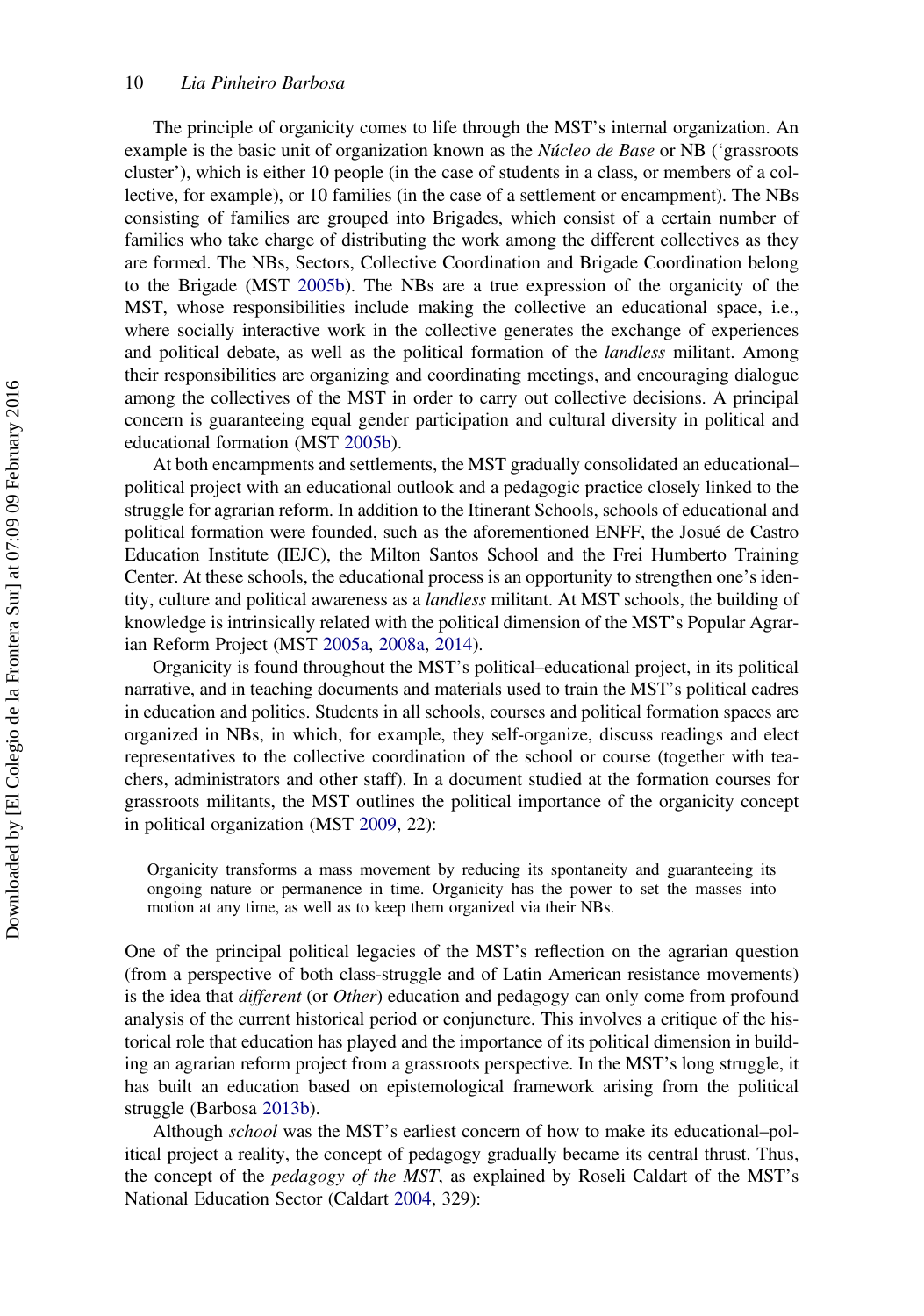<span id="page-11-0"></span>the MST itself is pedagogical matrix made up from the real life experience of political formation practices though which the landless are prepared; not by creating a new pedagogy, but by picking and choosing among the different pedagogies created throughout the history of human education. In other words, the Pedagogy of the MST constructed its own pedagogy, by mobilizing and incorporating into its dynamic (organicity) different pedagogical frameworks developed by others.

In the book *Pedagogy of the MST*, the MST is the quintessential *pedagogical actor* and the principal educator of the landless (Caldart [2004](#page-25-0)). Caldart shows how the educational–political process goes far beyond the school setting, as it strengthens all the sites and activities of the struggle for land. So education occurs during marches, land occupations, congresses – i.e., in all activities on the MST's political agenda. A phrase commonly used in the MST is: 'all spaces are formative'. That signifies that learning does not take place just in the classroom, but also on the picket line, in cultural activities, in cleaning the school and washing dishes in the communal kitchen, etc. (Barbosa [2012a,](#page-24-0) [2013b](#page-24-0)). This means both that in all these activities we are forged and learn important things as human beings, as activists, as cadre, as militants, and that each of these activities can and should be designed with pedagogical intentionality, to maximize their formative utility (Barbosa [2013b\)](#page-24-0).

In my view, the pedagogy of the MST is transformed into a geo-pedagogy of knowledge (Barbosa [2013b\)](#page-24-0): by this I mean the relation between pedagogy and socio-cultural elements situated in *territory* and *culture*, and their articulation in the political plan of resistance. In this sense, the consolidation of a geo-pedagogy of knowledge takes place in the daily process of struggle. This is the moment of construction of the pedagogical aspects of the theoretical production of the MST, which sustains its political praxis, and, in a dialectical relationship, builds the *landless* identity in an organic relationship with resistance situated in land and territory (Barbosa [2013a](#page-24-0), [2013b\)](#page-24-0).

After defining its own notion of *education* and *pedagogy* and developing a process to prepare landless activists in the daily confrontation with large-scale land holdings created by the enclosure of land, known as latifúndio, the MST went a step further in its multifaceted confrontation with large landholdings. The MST began to define educational contents and methods that essentially defend current structures of property and power and teach conformity, as the metaphorical fences that enclose a latifúndio of knowledge (Barbosa [2013b\)](#page-24-0). These are institutionally anchored within national educational policy and institutions. Thus the MST places education squarely in the perspective of the struggle between different political projects, and goes further by introducing an epistemic–political element into the analysis, i.e., the rural–urban or countryside–city dichotomy, and by consolidating a new educational paradigm for the Brazilian countryside (Barbosa [2013b](#page-24-0), [2013c](#page-24-0), [2014](#page-24-0)). The MST does so by problematizing the double nature of Brazilian sociocultural formation – molded both by Portuguese colonial political, ideological and economic domination, and by class differentiation under capitalism – and placing it squarely within the context of the dispute between political projects for the countryside (Barbosa [2015\)](#page-24-0).

According to the MST, the logic of the city historically prevailed in official education, to the detriment of the countryside, and that educational policy actively contributed to the rural–urban dichotomy. The idea of rural education as conceived by the Brazilian state is *segregationist* at its heart, and is empty of any real alternative project in benefit of the rural population (Barbosa [2015\)](#page-24-0).

The logic of rural education penetrated the social imaginary, and on-the-ground Brazilian educational policy in rural areas was characterized by its precarious nature, due to the lack of resources provided by public policies and the lack of qualified professionals who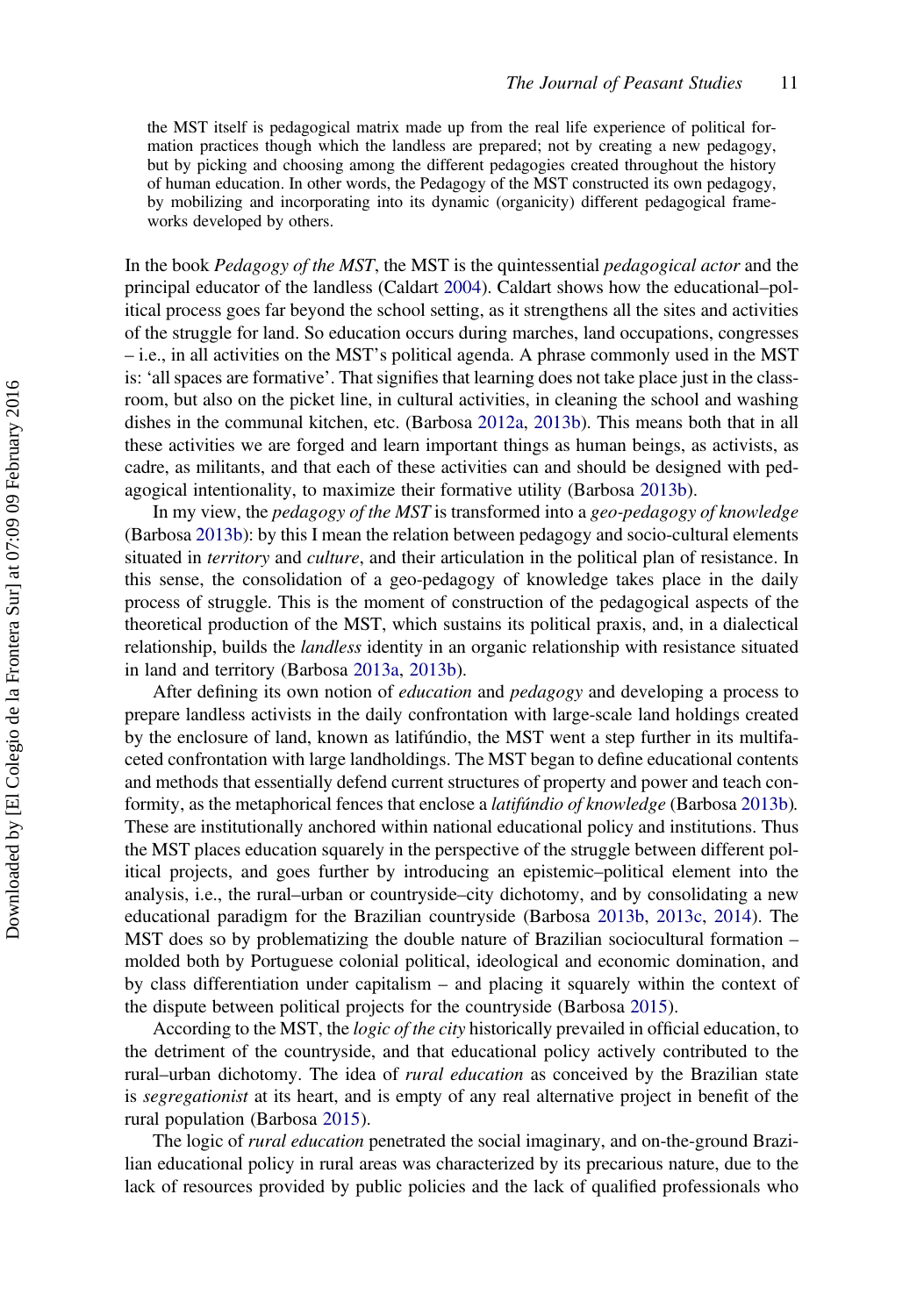<span id="page-12-0"></span>could address theoretical, methodological and pedagogical issues in rural education. Limited access to schools, where the few that actually exist typically have insufficient grade levels, has led to low-quality education for peasants. The state's notion of *rural edu*cation was imbued with a rationality that sustained the rural–urban dichotomy, seeing the countryside solely as an appendage and labor reserve of the city (Barbosa [2014\)](#page-24-0).

In Brazil, this dichotomy expressed itself in the development model implemented in the 1950s, characterized by growing urbanization and an emphasis on cities as manufacturing and cultural centers. In this context, rural education was reinforced as a way of perpetuating the exploitation of the countryside's productive capabilities. In this type of education, the city is held up as the epitome of modernity and progress, while the countryside is addressed only as the site of agricultural production and supply of cheap labor (Barbosa [2015\)](#page-24-0).

From my perspective, we need to unpack this analysis to understand other facets of the MST's educational–political project. It is my belief that this project brings together four central concepts (Barbosa [2014,](#page-24-0) [2015](#page-24-0)):

- (1) The formal schooling dimension;
- (2) The political–educational principle of organicity;
- (3) The production of theory based on political praxis;
- (4) The epistemic–political dimension of the educational project.

There is a dialectical relation among these four core concepts, where education as political formation both informs and is informed by the political praxis of the movement. Thus, in order to challenge the model of agribusiness in the Brazilian countryside – a project built by the agrarian bourgeoisie in alliance with the governments of both Fernando Henrique Cardoso and Luís Inacio Lula da Silva – the MST responds with EdC as an educational– political project aimed at achieving Popular Agrarian Reform.

#### EdC in the dispute between opposing projects for the Brazilian countryside

Although the MST began its initial educational experiences with the curriculum of the Itinerant Schools, it gradually understood that peasant peoples have a right to education at all levels, from primary to university studies. This revelation comes from a critique of the role that the countryside and the peasant have had within Brazil's modernization model, as well as the role of education, i.e., rural education, in the model (Barbosa [2014\)](#page-24-0).

To counter the internal logic of rural education, the MST posits EdC as an educational– political–cultural project that inaugurates a different way of confronting the state in the battle over educational projects, 'by stressing the struggle over public policy that will guarantee for people of the countryside the right to education and, particularly, to schools' (Caldart et al. [2012,](#page-25-0) 259).

The MST calls for a debate on the long-standing denial to country people of the right to educate themselves, attend school, learn to read and write, choose a livelihood for themselves and build a collective future. This debate has visibilized the historical reality of rural Brazil, putting forth an alternative project of education in and of the countryside (Kolling, Cerioli, and Caldart [2002\)](#page-25-0). EdC emerges from an historic debate that questions, on symbolic, ideological and political levels, the dichotomous framework of the urban– rural relation. In the words of Caldart ([2008\)](#page-25-0), this is part of an 'invented contradiction' between city and countryside, which is consolidated and perpetuated in official education and curricula that only address urban people. To overcome this contradiction, it is essential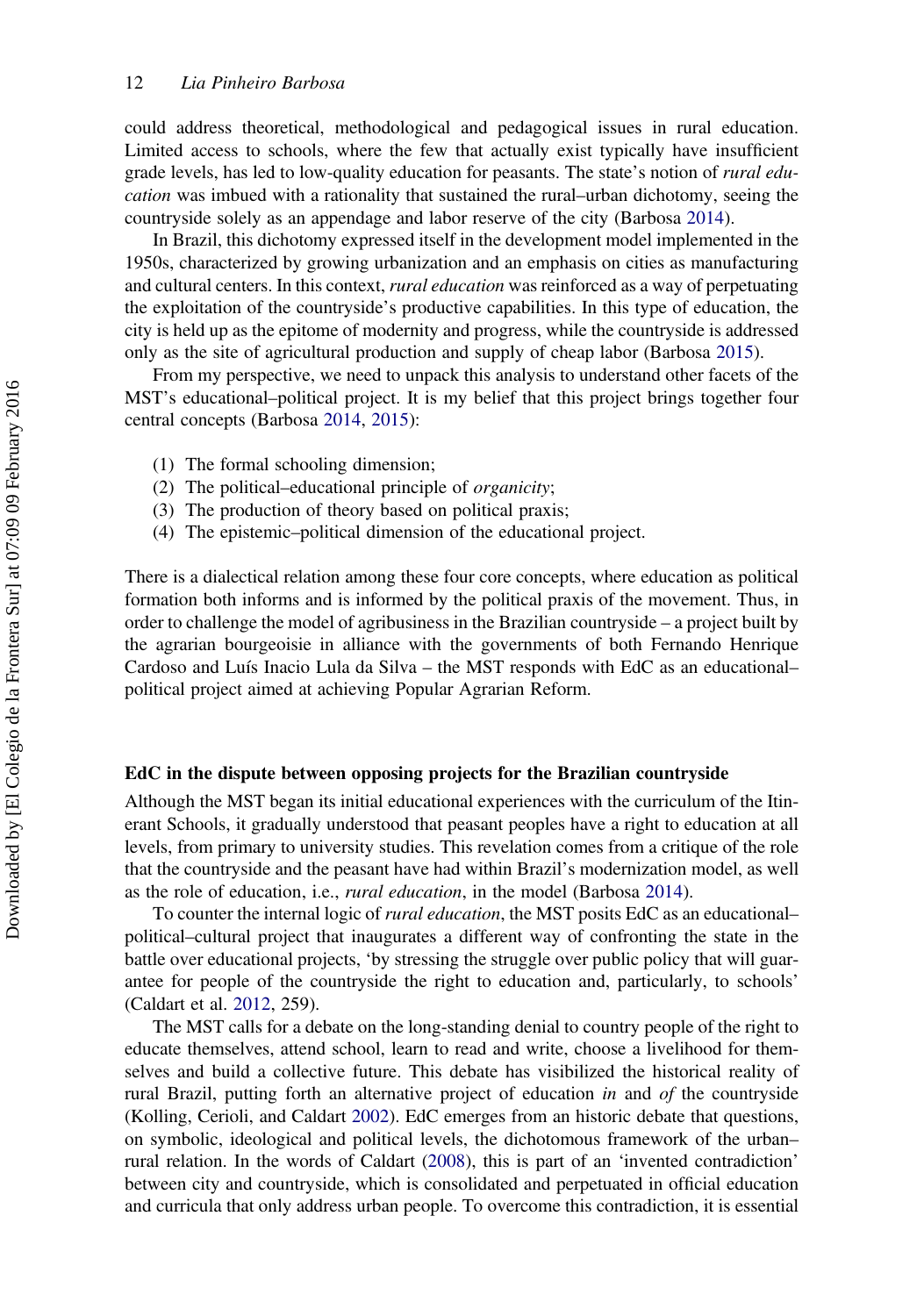<span id="page-13-0"></span>to consolidate a concept of education and a pedagogical practice that recognizes and strengthens, with intentionality, the identity and ethos of the countryside.

The MST and *La Vía Campesina–Brazil*<sup>12</sup> are in the vanguard of this political debate in the sense of deepening the political dimensions of both training of cadre and of education and access to schools and university education for rural people. Both recognize the importance of strengthening a political project of education that goes beyond the pedagogical dimension of schooling, and builds education linked to the socio-cultural particularities and identities of peasant peoples. They conceive of education based on dialogue among different knowledges and ways of knowing (diálogo de saberes),<sup>13</sup> which, tempered by the struggle, strengthens the ethos of peasant identity in the countryside, as a fundamental aspect in the emancipatory political formation of human beings. The MST is the central historical–political subject that called for the debate concerning the collective construction of a new education as both a principle and as an historical–political project for the countryside, the so-called EdC (Barbosa [2013a](#page-24-0), [2014,](#page-24-0) [2015](#page-24-0)).

For three decades the MST has broadened the debate by questioning the class nature of the Brazilian state and its rural policies, particularly those linked to the right to an education, from which spring the guarantee and legitimacy of other rights and, among these, the right to Agrarian Reform. The MST and La Vía Campesina widened the political terms of the debate by calling on other historical actors to help create a political and socio-cultural project for the Brazilian countryside. Noteworthy organizations that were convened include the Pastoral Land Commission (CPT), the National Union of Family Agriculture Schools (UNEFAB), member organizations of La Vía Campesina, the National Conference of Bishops (CNBB) and, much later, the National Confederation of Agricultural Workers  $(CONTAG).<sup>14</sup>$ 

These disparate actors are united in a common demand: the right of country people to an education. The struggle begins by denouncing the historical absence in Brazil of a political education project for the countryside, as witnessed by the Statement of the National Education Council (Parecer CNE-CEB No. 36/2001):

in spite of Brazil being an eminently agricultural country, rural education was not even mentioned in the 1824 and 1891 constitutions, demonstrating leaders' general lack of interest in education and the specific weaknesses of an agrarian economy based on *latifundio* and slave labor.

 $12$ The following organizations and social movements make up La Vía Campesina–Brazil: the MST, the Pastoral Land Commission (CPT), the Rural Youth Pastoral (PJR), the Small Farmers Movement (MPA), the Movement of People Affected by Dams (MAB), the Movement of Peasant Women (MMC), artisanal fisherfolk, and representatives of indigenous peoples, such as the Missionary Indigenous Council (CIMI).

<sup>&</sup>lt;sup>13</sup>Defined by Martínez-Torres and Rosset [\(2014:982\)](#page-25-0) as: 'A collective construction of emergent meaning based on dialog between people with different historically specific experiences, cosmovisions, and ways of knowing, particularly when faced with new collective challenges in a changing world. Such dialog is based on exchange among differences and on collective reflection, often leading to emergent re-contextualization and resignification of knowledges and meanings related to histories, traditions, territorialities, experiences, processes and actions. The new collective understandings, meanings and knowledges may form the basis for collective actions of resistance and con-

struction of new processes'.<br><sup>14</sup>See Tarlau ([2015\)](#page-26-0) for one version of the 'late arrival' of CONTAG to the EdC scene. She also provides an analysis (somewhat 'CONTAG-centric') of how both the MST and CONTAG, historic and current antagonists who sometimes work together pragmatically, have been important in terms of interaction with the state (not the subject of the present paper).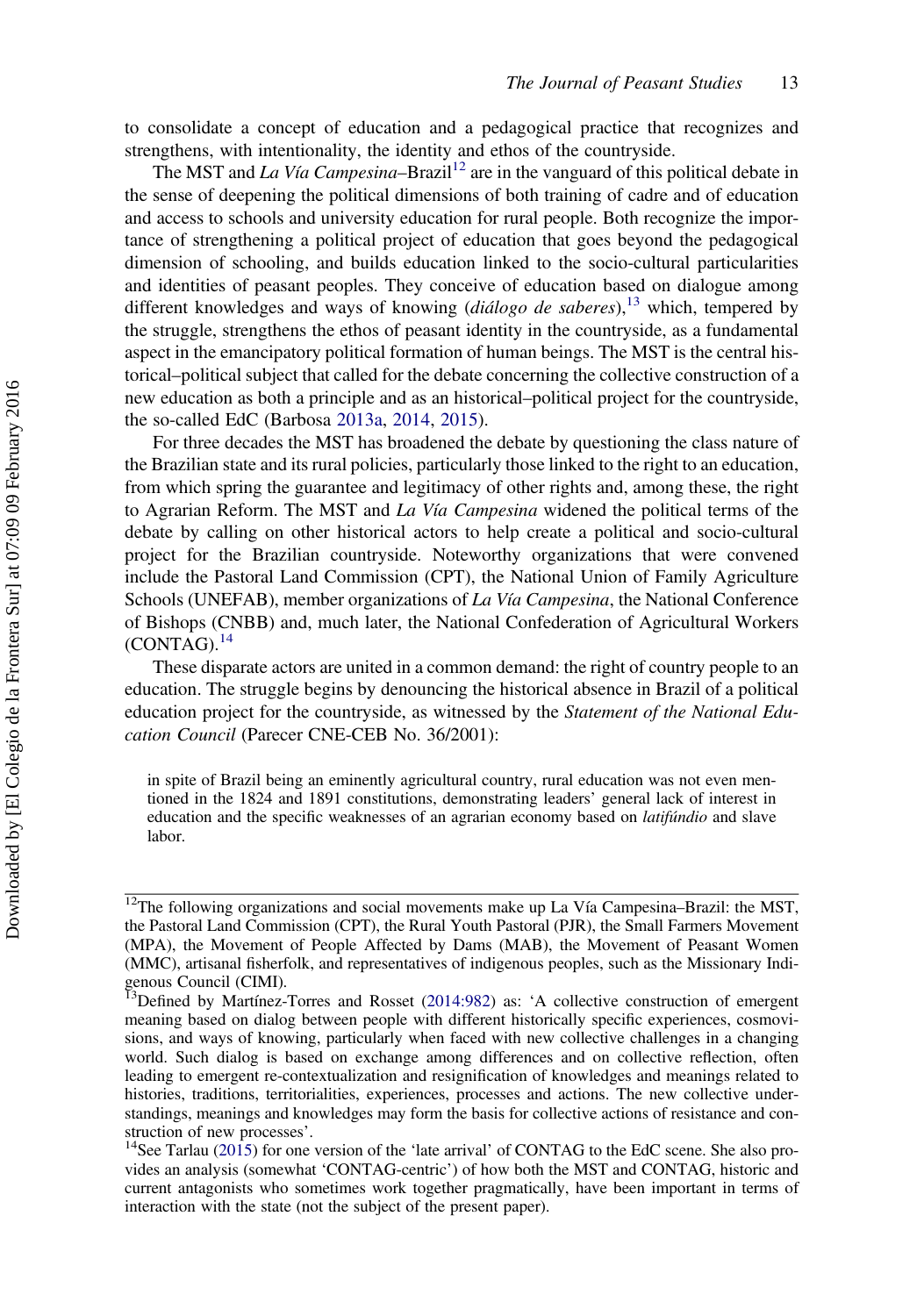<span id="page-14-0"></span>EdC arose as a counterpoint to rural education within a political debate characterized by historical class antagonisms that were anchored in the socio-cultural and political structure, and by profound contradictions in rural–urban relations (Barbosa [2015\)](#page-24-0). The class conflict that runs through the struggle for land and for the right to education needs an historical–political actor, tempered by the resistance movement, i.e., the rural working class. It is this class which, with its voice, life experiences and resistance, would build an educational project for the Brazilian countryside and a relationship with a political project that strengthened its rural ethos and identity, a sine qua non condition for peasant youth to remain in the countryside.

It was in this context that the MST and its allies would mobilize to create a movement known as 'For an Education for the Countryside', to demand that federal, state and municipal governments prepare and implement coherent public policies of an educational project for the Brazilian countryside.

Three important events laid the foundation: the First National Conference of Educators for Agrarian Reform in 1997 (ENERA), and the two National Conferences for an Education for the Countryside, held in 1998 and 2004. The ENERA was an MST initiative, in association with the United Nations Children's Fund (UNICEF), the United Nations Education, Science, and Cultural Organization (UNESCO), the National Conference of Bishops of Brazil (CNBB) and the University of Brasília (UnB). Its objective was to call for a wideranging debate regarding the political dimension of education and its importance in building and consolidating an agrarian reform from a rural working-class perspective.

The ENERA inaugurated an enabling political space that encouraged building national recognition for a rural educational project. The next step involved deepening the terms of the debate by outlining in the epistemic and political spheres the type of education that was required, and defining the actors needed to consolidate the educational project (Barbosa [2013a,](#page-24-0) [2013b,](#page-24-0) [2015](#page-24-0)).<sup>15</sup>

With this overarching understanding, the First National Conference of Basic Education for the Countryside was held, the first time a political discussion focused on rural matters and the first time an education that emanates from the rural was inscribed in the country's political agenda. The introductory text (Arroyo, Caldart, and Molina [2004](#page-24-0), 22) of this First Conference held that:

All those who participated in promoting this event share the conviction that it is possible and necessary to think about implementing a development project for Brazil that includes millions of people who currently live in the countryside and recognize that education, in addition to being a right, is part of a strategy of inclusion.

One of the main contributions of the First Conference was the political scope of the agenda that emerged from the demand for education, as shown by the previous document (Arroyo, Caldart, and Molina [2004](#page-24-0), 22):

<sup>&</sup>lt;sup>15</sup>After submitting this paper for publication, the II ENERA was held, in September of 2015 (which I attended as part of the MST delegation from Ceará). The objective was precisely to push the debate of EdC as a political project. A central topic was the need to build a strategic alliance between the specific struggle for EdC and the wider struggle for the defense of public education in both the city and the countryside. Other key points were the political role of EdC in the struggle for land and for agrarian reform, the need to give a central role to agroecology in EdC curricula, the denunciations of the widespread closures of rural schools, and the demand for better infrastructure for schools located in MST encampments and agrarian reform settlements.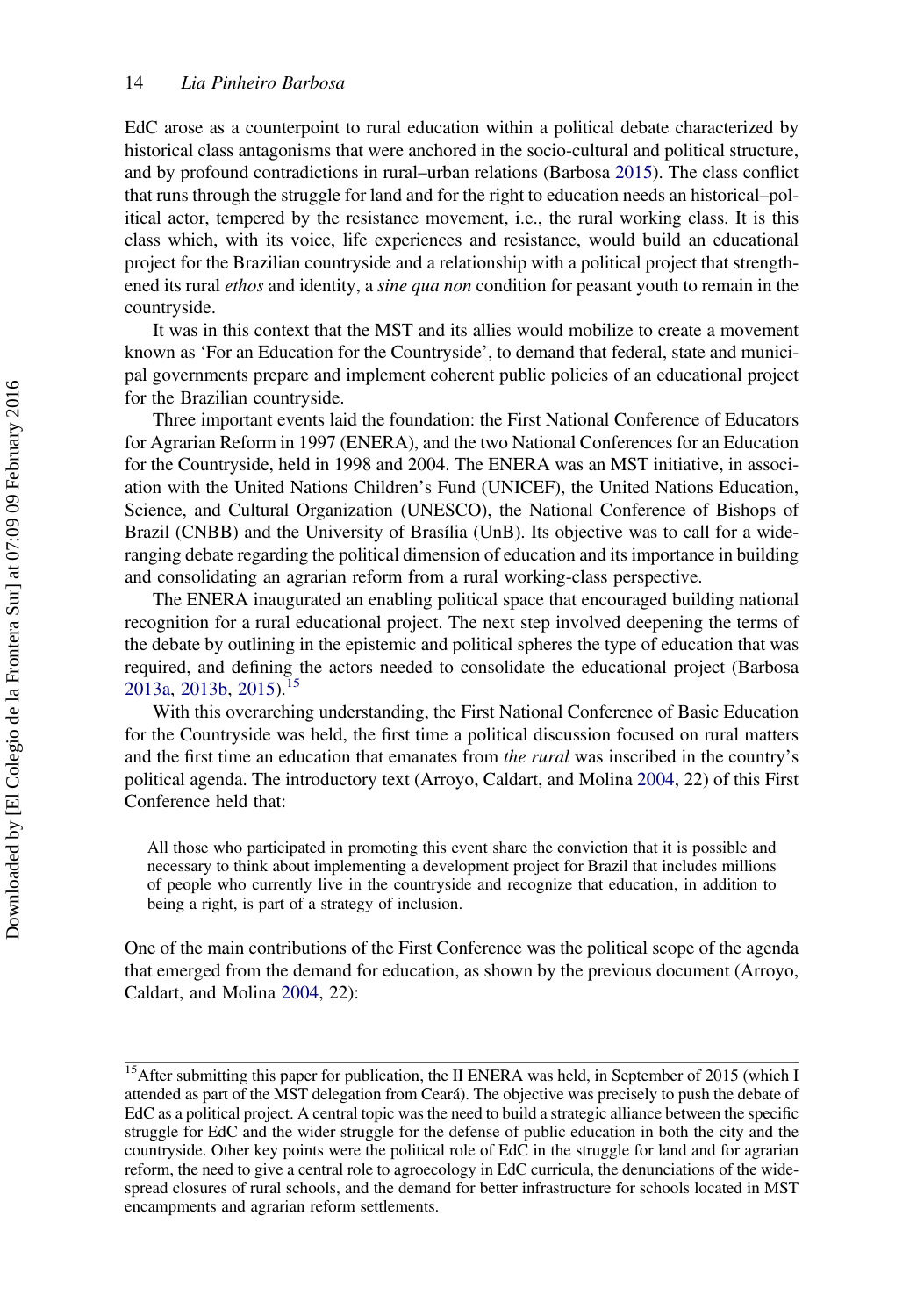<span id="page-15-0"></span>Although the emphasis is on education, the debate is widened to include topics such as the options available for a development project for our country. We note that this seems to us, in fact, to be the great challenge posed by the current historical moment: create and implement an education project linked to development strategies, which should include, in our opinion, human development for all Brazilians.

The First National Conference for an Education for the Countryside brings together three epistemic–political dimensions for education in line with the rural social movements (based on Barbosa [2015](#page-24-0)):

(1) Education as a political project for the countryside: The education proposed by the First Conference is of a political nature and emerges from the long struggle of the rural working class. So, the first central concept of debate revolves around questioning the conceptual and political nature of rural education, while the second topic involves the epistemic-political meaning attributed to EdC.

A proposal for an Education for the Countryside as an educational–political project should distinguish its pedagogic particularities, as well as its role in structuring a cultural and political subjectivity within a framework of class struggle, i.e., an indispensable condition for preparing the people of the countryside (Barbosa [2014](#page-24-0), [2015](#page-24-0)). In the words of the First National Conference, this means defining education (Arroyo, Caldart, and Molina [2004,](#page-24-0) 23):

in the broad sense of a process of human political formation, that builds cultural and political references that allow people and social agents to intervene in their current reality. [ … ] The main discussion in this Conference seems to us to be how to guarantee that all people of the countryside have access to a quality education that is relevant to the interests of those who live in the countryside. At stake is 'which school?', the educational project to be developed therein, and the necessary link that that education must have with a specific development strategy for the countryside.

(2) The countryside as a territory for an educational–political project: Here we find the epistemic meaning of EdC, i.e., the meaning attributed to the term 'for' the countryside (Barbosa [2014](#page-24-0), [2015\)](#page-24-0). Thus, a second central concept that emerged from the First National Congress is the contrast between the categories countryside and rural area – a useful differentiation in defining an educational–political project.

To understand further, we revisit Fernandes's analysis ([2008\)](#page-25-0), which defined territory as a fundamental geographic category for encompassing all social relations and power structures. This category encompasses a sense of multi-dimensionality and multi-territoriality. As Fernandes ([2008,](#page-25-0) 55) explains:

territory is a totality, but it is not one. To conceive of territory as one, is to understand it as a space for governance, but that it is a particular type of territory, while ignoring other forms. [ … ] We stress that all territorial units form totalities, since they contain in themselves all dimensions of development: political, economic, social, cultural, and environmental. Since all territories are social creations, we can have various forms that are in perpetual conflict. To think of territory as one, is a way of ignoring its conflicts.

Fernandes ([2008\)](#page-25-0) argues that in fact multiple territories share the same physical space, that every territoriality stakes out the frontiers of a certain political project and actors, whose plan is influenced by a paradigm that has been ideologically and politically constructed. To demonstrate, he posits the example of analyzing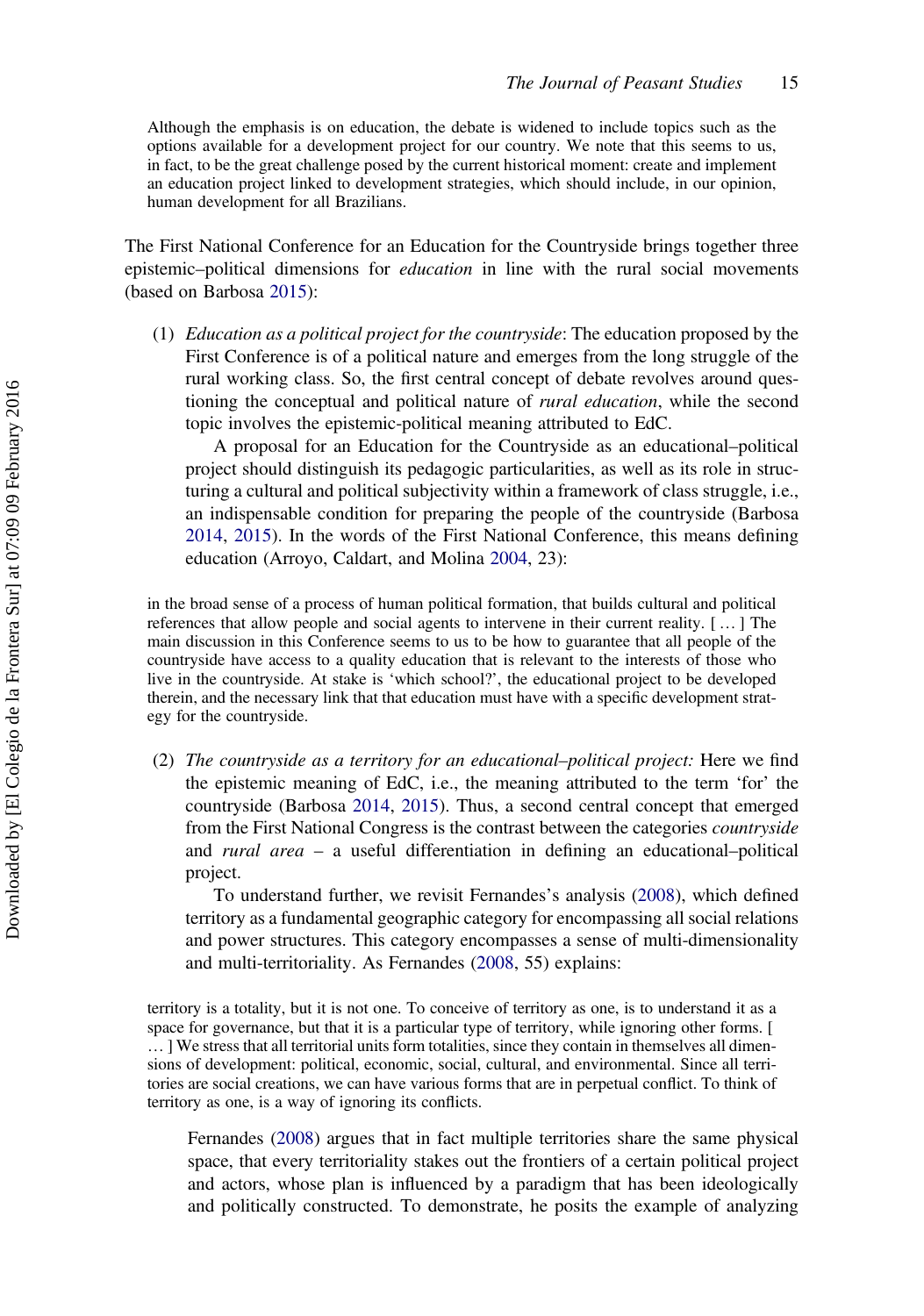agrarian reform with two opposing paradigms: one linked to peasant territory and another linked to capital and agribusiness's view of territory. Evidently, the matter of land and agrarian reform for a particular physical space will be broached in different ways, in line with the political intentionality of one or the other paradigm. In the words of Fernandes ([2008,](#page-25-0) 44): 'for the paradigm of the agrarian question, the solution will come from confronting capital [ … ] while for the paradigm of agrarian capitalism, the solution lies in integrating with capital'.

Addressing the agrarian question from one or the other paradigm will go beyond the types of responses found in public policy and will define which of the historical–political actors will champion a particular project for the countryside. Specifically regarding educational policy, the territorial paradigm in question will be decisive in the perspective attributed to education, i.e., in the nature of its content, in its didactic–pedagogic orientation, in its educational actors and, above all, in the political intentionality contained therein. So, by understanding education as a dimension of territorial development, we expect to find that its political intentionality has a different nature in each of the paradigms under study.

Based on this analytical perspective, *countryside* is a territory in dispute between different political projects, and therefore *countryside* is a central category in the education project supported by the rural social movements and synthesized by the EdC concept, in contrast to the perspective inherent in rural education. This is laid out in the First National Conference document (Arroyo, Caldart, and Molina [2004](#page-24-0), 25, 27):

We decided to use the expression *countryside*, and reject *rural area*, in order to include a reflection on the meaning of *peasant work*, and on the social and cultural struggles of groups that currently are working to guarantee that this livelihood survives [ … ] we want to clarify our understanding that discussion on education in the rural area cannot just be about itself [rural education], but rather must be inserted in a discussion of the wider problematic in the countryside now [ … ]. We are defending agrarian reform and agricultural policy for peasant agriculture. Our proposal is to conceive a primary school education for the countryside linked to the interests and the socio-cultural and economic development of the people who live and work in the countryside, respecting their historical and cultural differences.

From the analytical viewpoint of the First National Conference, removing in the countryside and replacing it with *for and by the countryside* represented a paradigm shift, overcoming the solely geographic dimension, i.e., one that is limited to having schools in the rural area. EdC is thus a dimension of an 'historical project of knowledge', an educational–political project for the countryside. By this I am referring to the notion that the conception of an educational act that strengthens peasant identity, as situated in territory, runs throughout the defense of EdC. Thus, it is critical that the content of this education recover both an historical perspective and a prospective perspective, in the sense of strengthening the social fabric of the peasant community, and giving it the tools to think out new ways to remain in the countryside and to improve the subjective and material conditions of existence, based on peasant ambitions and perspective.

(3) For basic education for the countryside: The third central concept discussed at the First National Conference involves political denunciation of the historical deficiency of the National Education Plan to fully implement basic education in rural areas. Thus, demands call for public policy to guarantee basic education by and for the countryside in the framework of a political project of development for the countryside, infused with pedagogic principles, concepts and methods that ensure the building and strengthening of a countryside identity (Arroyo, Caldart, and Molina [2004\)](#page-24-0).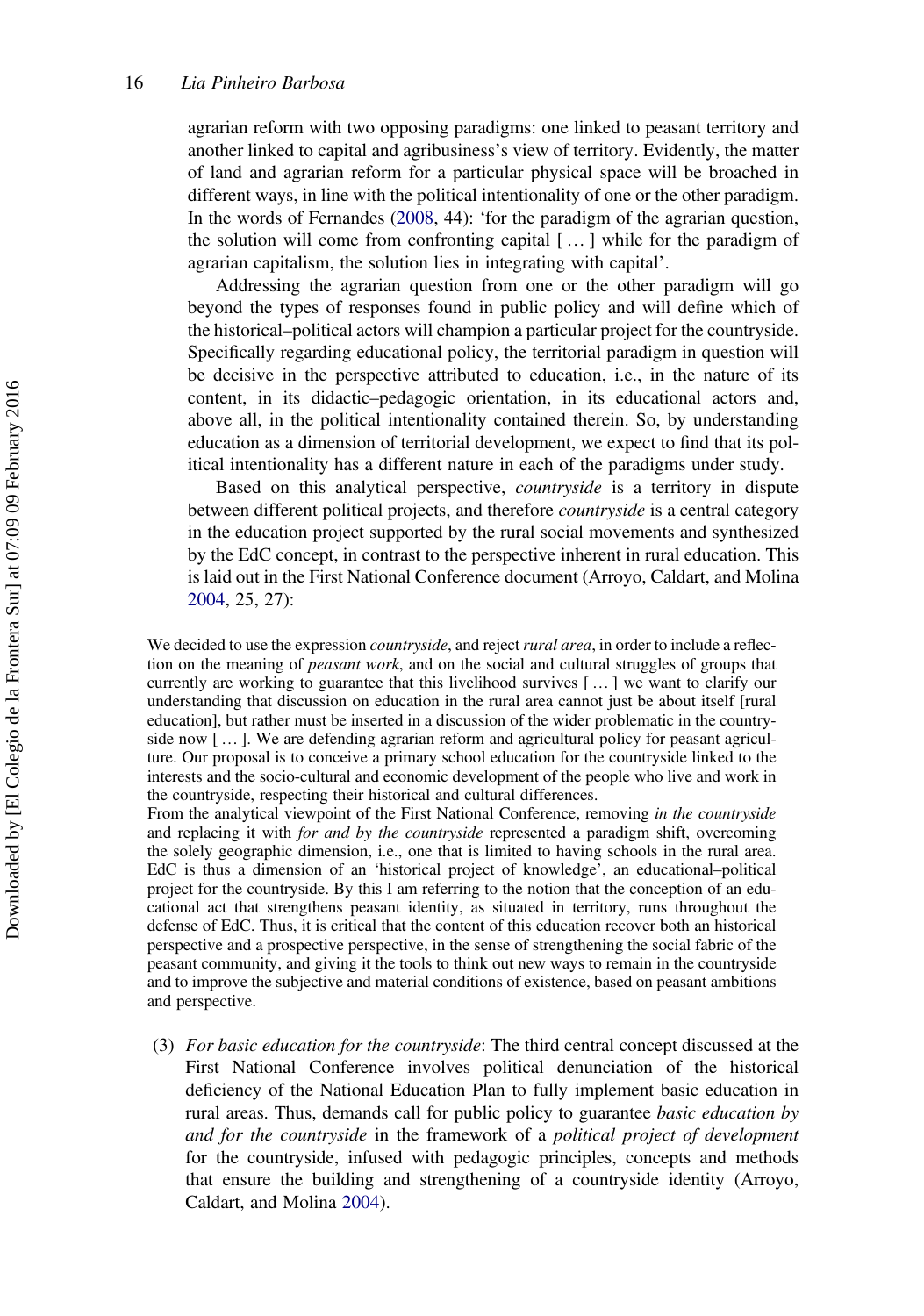Based on these three epistemic–political concerns, the preparatory text for the First National Conference underscores two challenges regarding the epistemic and political nature of EdC: (1) the long-standing need to re-conceptualize the categories of education and countryside, in order to give them epistemic meaning related to the socio-cultural idiosyncrasies of the peoples of the countryside, linked to the rural social movements' political agenda; and (2) inserting this debate in a constitutional framework that argues that the right to education can and must be juridically enforced. Thus, education should be guaranteed within public policies, insofar as it is a right established in the constitution.

By defining the epistemic–political terms of education and countryside, social movements increased political pressure for the legal implementation of the right to education in the countryside, leading to preparation of a legal framework that spurred enactment of a National Policy of Education for the Countryside, in accordance with the particularities of its people (Arroyo, Caldart, and Molina [2004](#page-24-0), 22; Barbosa [2014,](#page-24-0) [2015](#page-24-0)).

#### The evolution of EdC at the level of policy

At the National Conference, the Baselines for Preparing a Proposal for Basic EdC $^{16}$  were drawn up in which EdC was proposed as a political topic in line with the struggles of the rural social movements, which contained two key elements: (1) that it should be thought of as a political project for national development, and (2) that it should be consolidated as a people's, socio-cultural and economic development project for the countryside.

The Second National Conference for Basic Education for the Countryside of 2004 went deeper into the epistemic–political basis of building an education project for the Brazilian countryside. The importance of school in consolidating a National Policy of Education for the Countryside was stressed, without losing sight of the fact that it, in itself, it is not what is principally behind transformation. School is conceived as a concept that transcends its physical walls and allows a pedagogical and formative practice that goes beyond its physical space, and is articulated dialectically with its social environment, represented by the agrarian reform settlements and by other rural communities.

The First and Second National Conferences brought together representatives who demanded that the Brazilian state validate access to education, as called for by the Brazilian constitution, and defend public policies that legalize the implementation of EdC in an effort to encourage rural residents to remain in the countryside.

The debate that took place at the ENERA and at the two National Conferences, and the immense political pressure brought to bear on the state by social movements, led to the conquest and eventual implementation of three milestone legislative measures:

- (1) Creation of the National Program of Education for the Agrarian Reform (PRONERA) by Decree No. 10–98 of 16 April 1998;
- (2) Approval of the Operational Guidelines for Basic Education in Rural Schools, by means of Resolution CNE-CEB No. 1, dated 3 April 2002;
- (3) Creation of a Permanent Working Group on Rural Education, mandated by Decree No. 1.374, dated 3 July 2003. The Permanent Group has an inter-institutional basis, with participation of rural social movements.

<sup>&</sup>lt;sup>16</sup>Original title of the document, translated into English.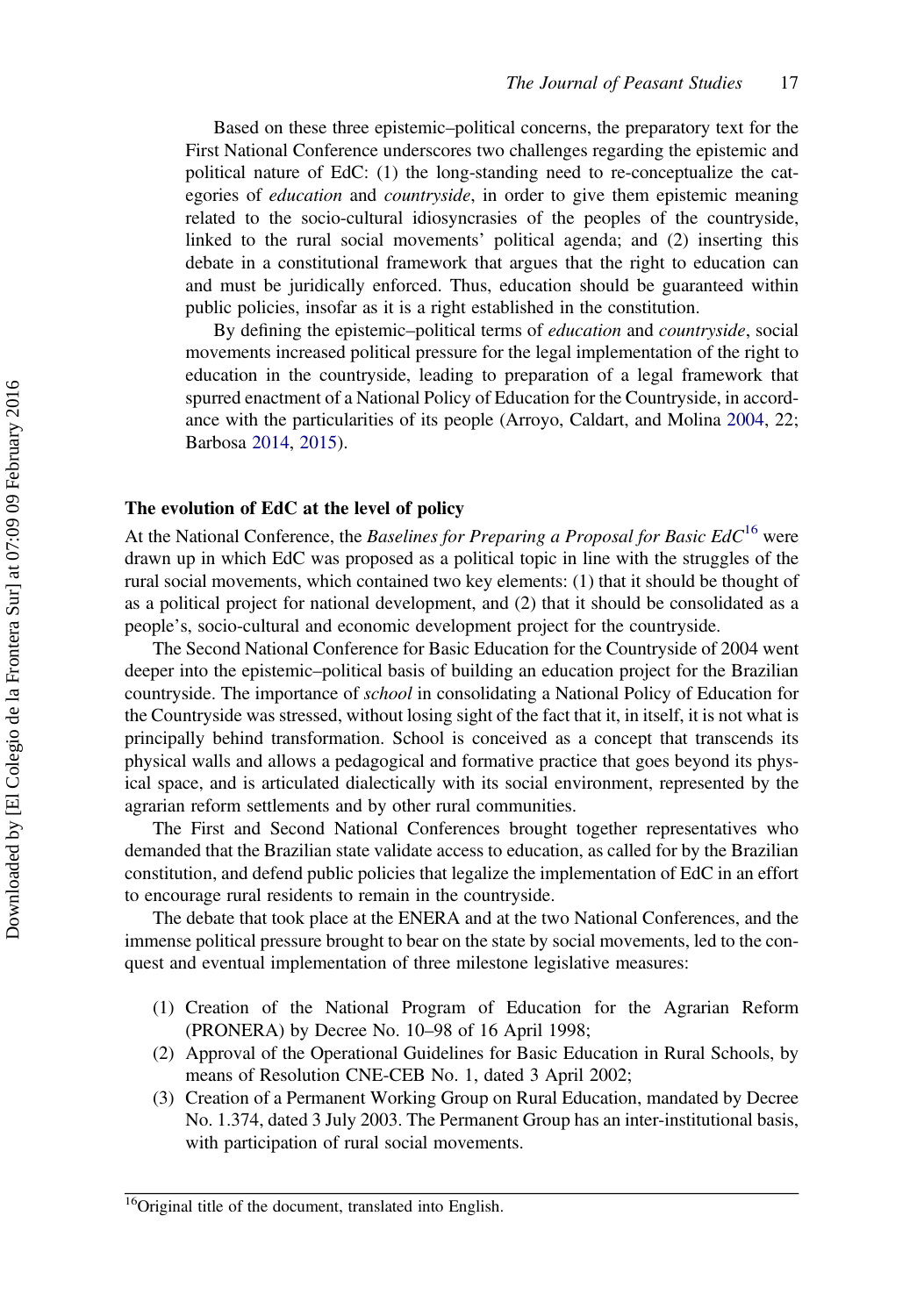<span id="page-18-0"></span>PRONERA<sup>17</sup> is a funded public policy for EdC in areas of agrarian reform, specifically for Education of Young People and Adults – EJA. Its main objective is strengthening education in agrarian reform areas by proposing, developing, funding and coordinating educational projects, whose curriculum and methodology are to address the specific needs of the Brazilian countryside (BRASIL [1999](#page-25-0)). This is handled by joint management among public entities and civil-society organizations, i.e., rural social or union movements, public or civil, nonprofit, secondary and higher education teaching entities, the Ministry of Agrarian Development (MDA) and the National Institute of Colonization and Agrarian Reform (INCRA).

PRONERA is undoubtedly one of the MST's and social movements' main achievements in terms of creating an opening in the public policy sphere, and gaining funding, for educational programs linked to EdC that respond to the specific needs and demands of the countryside. It was not a concession by the government; rather, it was a victory achieved through struggle, which required tactics of confrontation by these historical–political actors in the ideological arena, in the street and in the halls of government, overcoming the repression of protest.

As I have shown, the MST began its education project with the Itinerant Schools under the *black tarpaulin* of the land occupation encampments by bringing literacy to children, young people and adults, all victims of an education policy that did not guarantee them anything, in spite of the supposed universalization of educational opportunities. In PRONERA, Brazilian peasant social movements achieved a political victory, opening the door to a range of projects, from basic preschool education at the start, all the way through university higher education today.

Not just rural children were excluded from the formal education system, but youth and adults as well. Thus the MST also fought for educational opportunities at higher levels as well.<sup>18</sup> Among the EJA programs across Brazil, the Josué de Castro Educational Institute (IEJA) experience from 1998 to 2002 was outstanding.<sup>19</sup> Another program funded by PRONERA consisted of the first and second Education Projects for Agrarian Reform Workers in the state of Ceará in the northeast, with 4600 youth and adult beneficiaries from MST settlements.<sup>20</sup> It is also important to highlight the MST experiences with teacher training: for example, the first group of the Formação do Magisterio da Terra ('Teacher Training for the Land') held in Braga, Rio Grande do Sul in 1996, or the version of the Magisterio da Terra held in Ceará between 2006 and 2008, where we trained teachers for MST encampments and settlements (Barbosa and Soares [2009,](#page-24-0) [2012\)](#page-24-0).

Under the slogan 'Education: Our Right, and the State's Obligation', the MST was able to finance a range of education projects. PRONERA resources initially covered EJA needs in MST settlements and encampments. But, as time went on, the MST together with other

<sup>&</sup>lt;sup>17</sup>Elsewhere I have analyzed at length the democratization of access to education by rural peoples through PRONERA: Barbosa ([2012,](#page-24-0) [2013c,](#page-24-0) [2015\)](#page-24-0).<br><sup>18</sup>The earliest examples are documented in the Caderno de Educação no. 3, de 1994, produced by the

Education Sector of the MST.

<sup>&</sup>lt;sup>19</sup> According to data I had access to during a visit to the IEJC, during that time period they created two secondary school and four high school programs, one of which is documented in Cadernos do ITERRA no. 12 (2007).

 $^{20}$ This project was carried out between 2006 and 2008 with PRONERA resources, under an agreement between the MST–Ceará, the Universidade Estadual do Ceará and INCRA. I participated in the project as Educational Coordinator. We have documented this experience in terms of its scope, limits and challenges faced under the dispute between political projects (Barbosa and Gadelha [2009;](#page-24-0) Barbosa and Soares [2012\)](#page-24-0).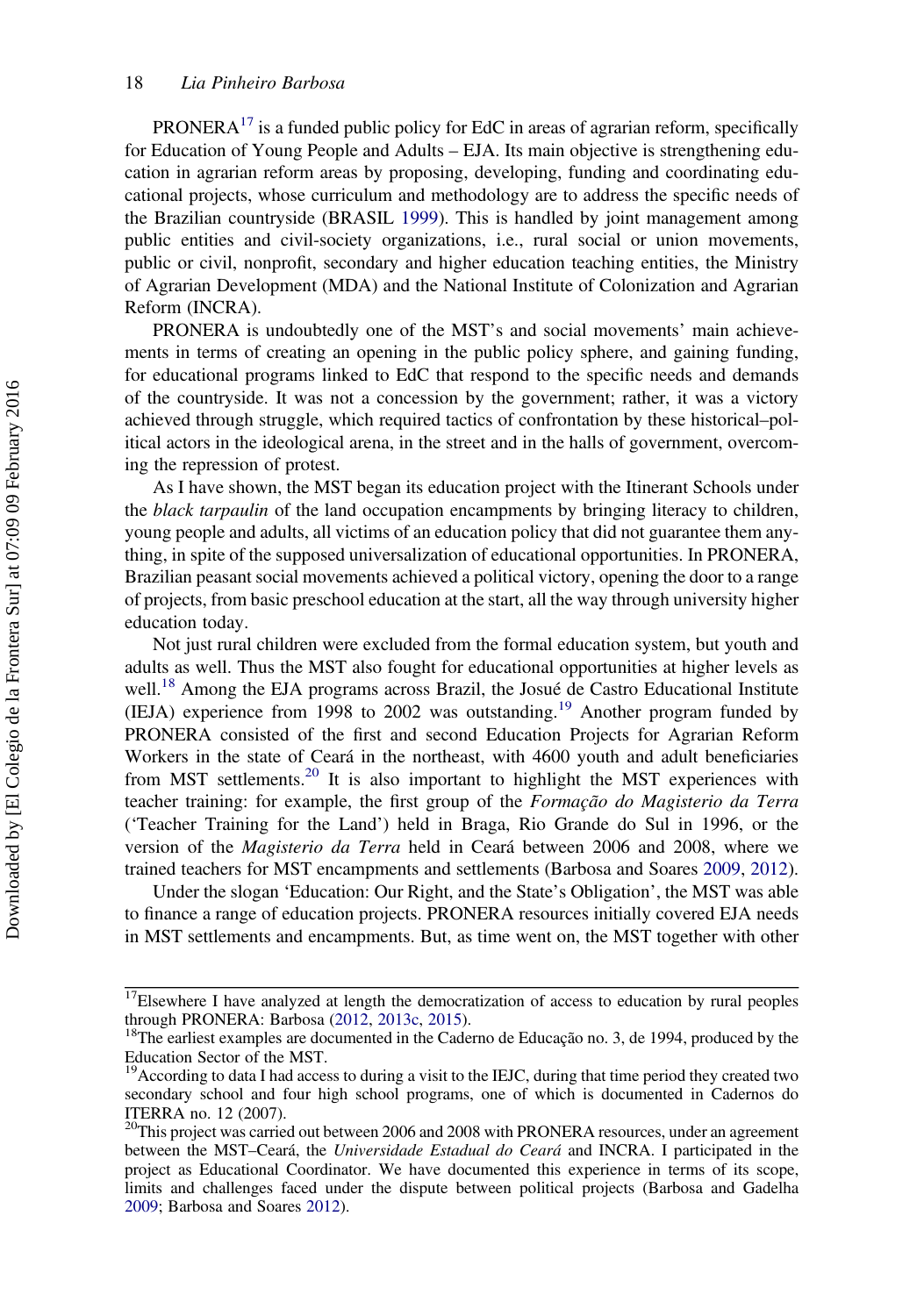<span id="page-19-0"></span>rural movements came to see that the right to education had to be seen in its political dimension, that education must be used to consolidate an alternative project for the Brazilian countryside (Barbosa [2013b](#page-24-0)). That meant they wanted higher education as well, and working together with several public universities they were able to get PRONERA to finance undergraduate programs for peasants. $21,22$ 

Today, PRONERA programs have reached some 500,000 young people and adults, in particular militants of the MST and other rural social movements, including those of indigenous people, peasants and rural trade unions. $^{23}$  I have previously concluded that the incorporation of higher education into the EdC project marks a particularly significant conquest in the process of democratization of access to education for rural peoples (Barbosa [2013a,](#page-24-0) [2015\)](#page-24-0). It should be mentioned that PRONERA is no longer the only source of funding for EdC. It is where agrarian reform beneficiaries (i.e., the MST) can submit educational projects for funding. But part of the success of the rural movements is that EdC is now a policy, with laws, regulations and budgets from the Ministry of Education and Culture (MEC), and various state and municipal governments.

With PRONERA and the Baselines for Preparing a Proposal for Basic EdC, rural social movements gradually made strides – with struggles and protests every step of the way – in extending PRONERA and gaining the formulation and implementation of a legal framework with complementary guidelines, regulations and principles for developing public policy for EdC. In addition to PRONERA and the Operational Guidelines for Basic Education in Schools for the Countryside, the following entities and measures were added to the legal framework:

- (1) General Coordination of Education for the Countryside, linked to the Secretary of Continuing Education, Literacy and Diversity of the Ministry of Education, created in 2004;
- (2) Decree CNE-CEB No. 23–2007, from Resolution CNE-CEB No. 02–2008, that defines EdC as a specific method for the people of the countryside in their differing contexts and prioritizes adapting curricula to peasant reality;
- (3) Decree No. 7.352, approved in 2010, regarding Policy for Education for the Countryside, highlights the responsibility of the three levels of public administration in scaling up and evaluating basic and higher level education for the peasant population. Also, Resolution No. 04–2010 instituted the National Curricula Guidelines for Basic Education, as defined by EdC, a modality of Basic Education;
- (4) The National Program for Education for the Countryside PRONACAMPO, launched in 2012.

 $^{21}$ The Universidade de Brasília (UnB) was one of the first to offer undergraduate programs funded by PRONERA. Gradually other universities were added, like the Universidade Federal de Minas Gerais (UFMG), the Universidade Federal da Bahia (UFBA) and the Universidade Federal do Sergipe (UFSE). Today, there are more than 60 Brazilian public universities that offer undergraduate and graduate programs under PRONERA in the following areas: 'Pedagogy of the Land', rural education, agriculture, social work, law, geography, history, veterinary medicine, and diverse graduate and specialization courses.<br><sup>22</sup>In my case, in 2005 I taught sociology in the bachelor's program on Pedagogy for the Land at the

Universidade Federal do Ceará (UFC).<br><sup>23</sup>In the second ENERA, which took place in 2015, the Second National Study on Education and

Agrarian Reform (PNERA) was presented. It contains a database of all PRONERA projects from 1998 through 2011, and is available at IPEA [\(2015](#page-25-0)).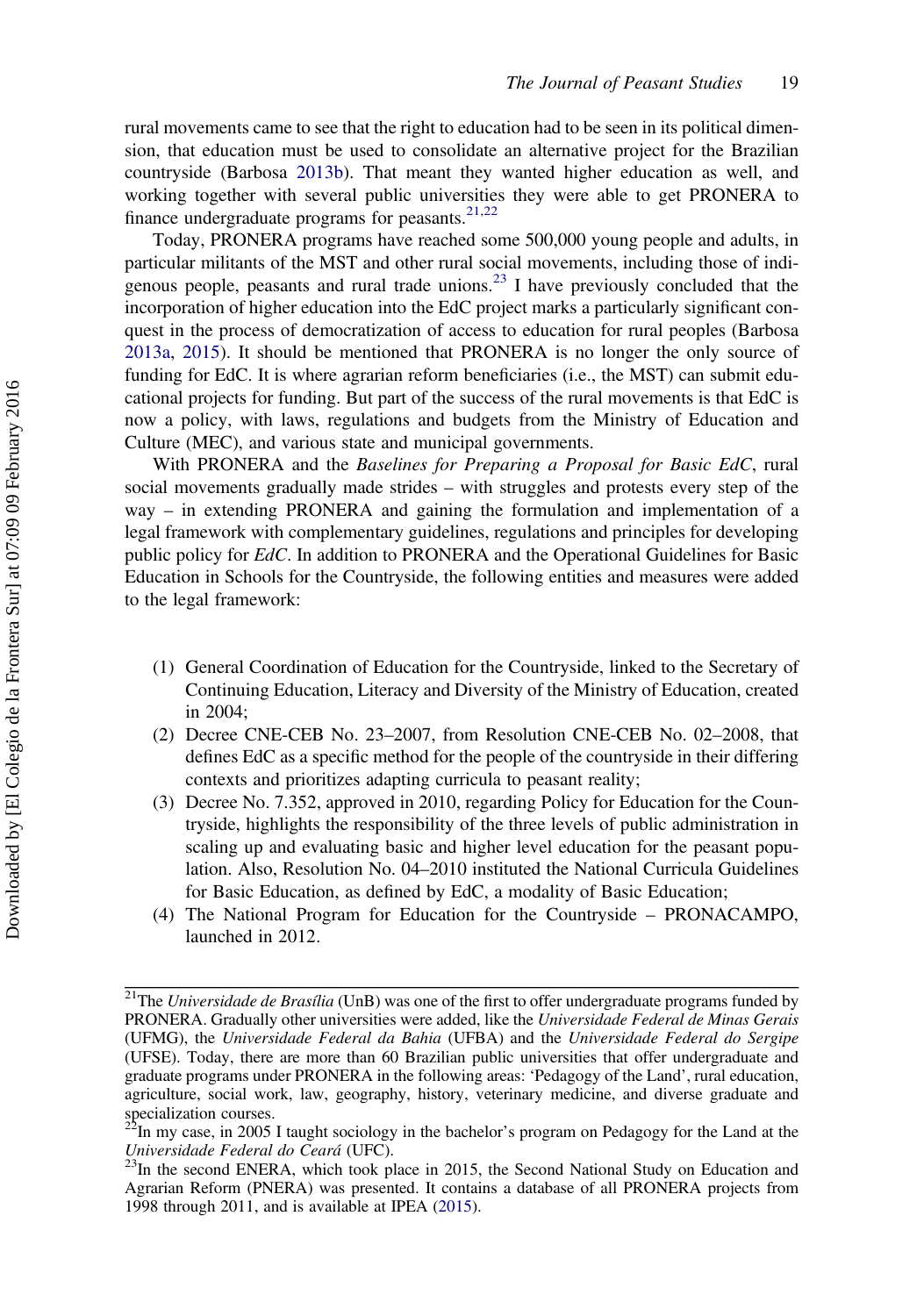The legal measures that make up the national policy of EdC allowed the gradual implementation of EdC in areas of agrarian reform – for example, in building new primary, middle, adult education and high schools in rural settlements. Importantly, one of the strategic policy objectives of the MST coordination with universities is to ensure the undergraduate and graduate teacher training of educators, training with a 'social movement perspective', so that they can take on management and teaching responsibilities in rural schools.<sup>24</sup> These are concrete examples of a social movement 'owning' an education policy, where community assemblies of settlement families, in coordination with the MST's Education Sector, teachers and students at the schools, and technical experts from the secretaries of education, decide on matters such as the locations of schools and their pedagogical practices.

Yet PRONERA and PRONACAMPO are beset by tensions and challenges. In essence, these programs are spaces inside state policy that are contested by social movements and the allies of agribusiness and the rural rightwing linked to landowners. Examples include:

(1) Typically there are bureaucratic delays of up to 11 months in disbursing funds for PRONERA projects, making it difficult to hold classes as scheduled, buy school supplies and pay teachers. Given these setbacks, the MST has used the *de facto* occupation as an immediate response for political pressure. PRONERA is a bureaucratic program, where delays can appear at many chokepoints. Often, a signature from the rector of the university is required for funds to be released, or official bodies hold up processing of key documents. The bureaucratic obstacles are in reality mechanisms used by an unwilling state to delay, demoralize and dismantle projects demanded by social movements. In 2008, at the Second National Meeting on Research on EdC, many of us present denounced these bureaucratic delays as an intentional instrument of disruption of projects financed by PRONERA. University researchers and professors, representatives of the Education Sector of the MST, and other participants in projects funded by PRONERA all protested, and this tension was an element of much debate during the meeting.

When confronted with these impasses, the MST typically resorts to *occupation* as a political act to bring immediate pressure to bear on reluctant bureaucrats and university administrators. Thus, there have been many occupations of university administration buildings and government offices (such as INCRA), to demand the immediate disbursement of financial resources, leading to tension, especially when confrontations with police take place (Barbosa and Carvalho [2009\)](#page-24-0);

(2) There have been mass rural-school closings by many state governments openly or discreetly opposed to the EdC policy. A total of 24,000 schools were closed over eight years, $25$  and the MST has typically responded with public acts, direct action

<sup>&</sup>lt;sup>24</sup>An example of the programs consolidated under the National Policy for EdC are those in Ceará state. Since 2011, there have been four new rural high schools with the EdC program, curricula designed by the MST in negotiation with the state Board of Education, and MST militants who have gone through the teacher training programs among their administrators and teachers.

<sup>&</sup>lt;sup>25</sup> According to data from the School Census carried out by the Anísio Teixeira National Institute of Educational Studies and Research, Ministry of Education and Culture (INEP-MEC), in 2009 there was a significant drop in the number of municipal- and state-level public schools in the rural area throughout Brazil's five regions: 39 percent fewer in the Center-East and South, 22.5 percent fewer in the Northeast, 20 percent fewer in the Southeast and 14.4 percent fewer in the North. According to the same census, 37,000 rural schools were closed during the last 15 years.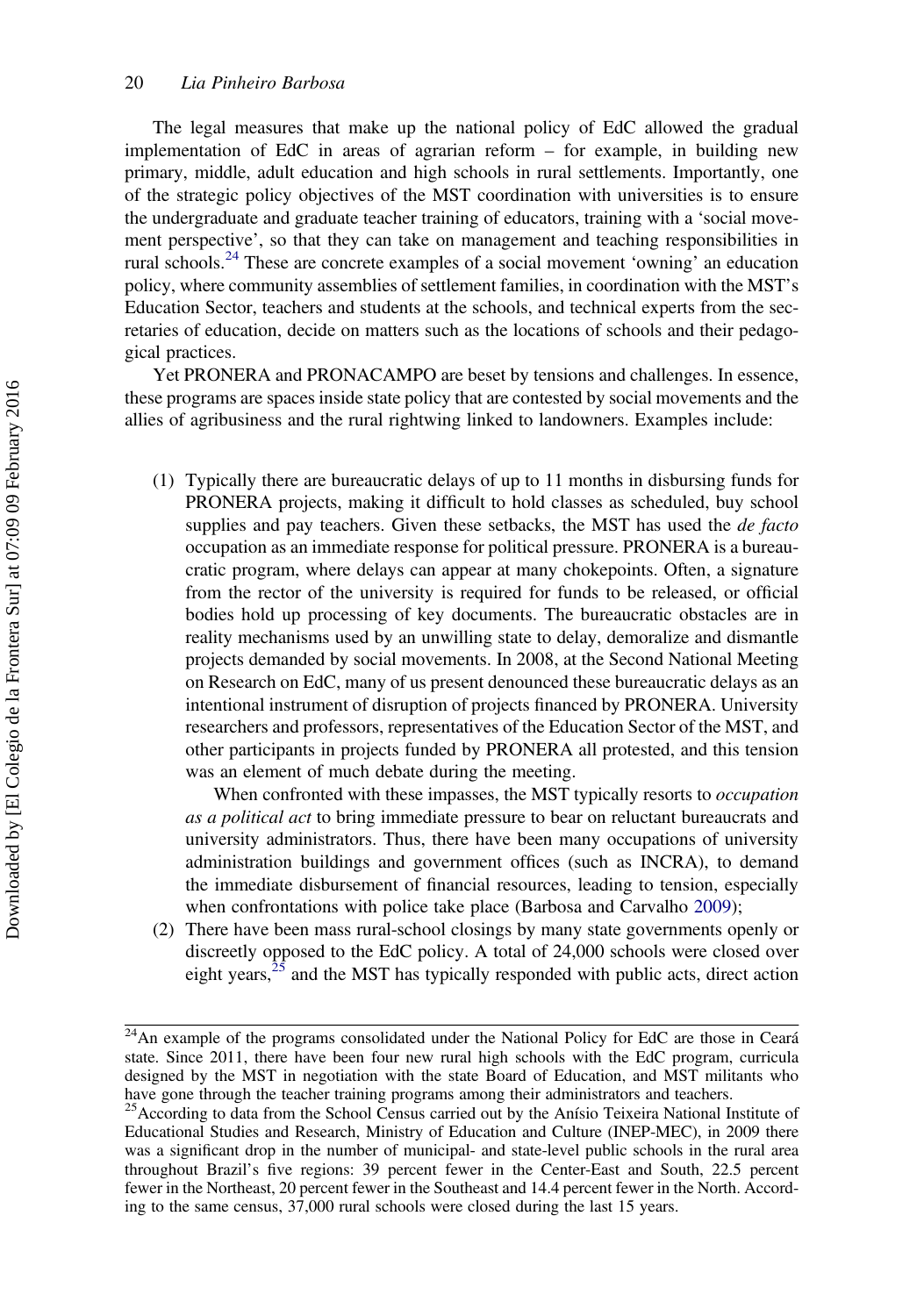and hearings, and in 2011 the MST held a 'School Closings are a Crime' national campaign, aimed at calling national attention to school closings. In addition to denunciation, the MST petitioned the executive, legislative and judicial branches for actions to restrain municipal and state governments around the country from arbitrarily closing schools.

From my perspective, this problem is a reflection of the weakness of the National Policy for EdC, especially in its legal dimension. One of the main contradictions in the field of public policy throughout Brazilian history has been noncompliance with the law, starting with the Constitution. From that perspective, although the MST, in coordination with other movements, has achieved a National Policy for EdC, states and municipalities are not actually obligated to implement the policy. For social movements, especially the MST, this means they start from zero over and over again in each state – that is, revisiting the entire EdC debate time and again with state and municipal Boards of Education, with the aim of pressuring public authorities to comply with the provisions of the National Policy. This has been a great challenge for the MST, as municipal governments are often 'intentionally' unaware of the national policy, or local and state governments simply are not forced to comply, allowing serious problems such as the closure of municipal schools in the countryside, often as political reprisals.

Nevertheless, the MST has made significant achievements with state governments, with the construction of rural secondary and high schools in states like Rio Grande do Sul, Santa Catarina, Paraná and Ceará, to name a few. But primary schools are under municipal jurisdiction, and that means ever more local battles that need to be fought. Beyond denouncing the arbitrary closings of rural schools, the MST calls on the executive, legislative and judicial branches of government to exercise their authority and roll back the closures;

(3) Foot-dragging in the state- and municipal-level regulation of PRONERA by municipal secretaries of education, the entities charged with guaranteeing Primary Childhood Education. Although the state-level secretaries of education have gone further in implementing national policy, the greater challenge is convincing municipal secretaries of education to implement the policy, thus revealing the aforementioned legal ambiguity in Brazilian legislation. The national law actually fails to specify the obligatory nature of enforcing the policy at all levels of government, opening the door to intentional delays in implementation. In the meantime, work at the municipal level continues in a piecemeal manner, with some municipalities advancing while others drag their feet.

To illustrate this process, let me mention an ongoing process that I am part of, in the state of Ceará, in the municipality of Crateús, in the north central region of the state. The Education Sector of the MST, in coordination with the Collective of Educators of the Agrarian Reform, conducted meetings with the Municipal Secretary of Education with the aim of presenting the National Plan for EdC and demanding that it be implemented at the municipal level. One result was the carrying out, in March of 2015, of a joint seminar to discuss the conceptual and legal guidelines of the national policy and define a Municipal Education Plan of for the next 10 years, i.e., from 2016 to 2026. Typical of such debates and confrontations, the position of local officials is that it is sufficient to implement EdC at one school, while closing others altogether. As of the time of writing this essay, this has yet to be resolved, and offers a living example of the ongoing process of dispute all over Brazil;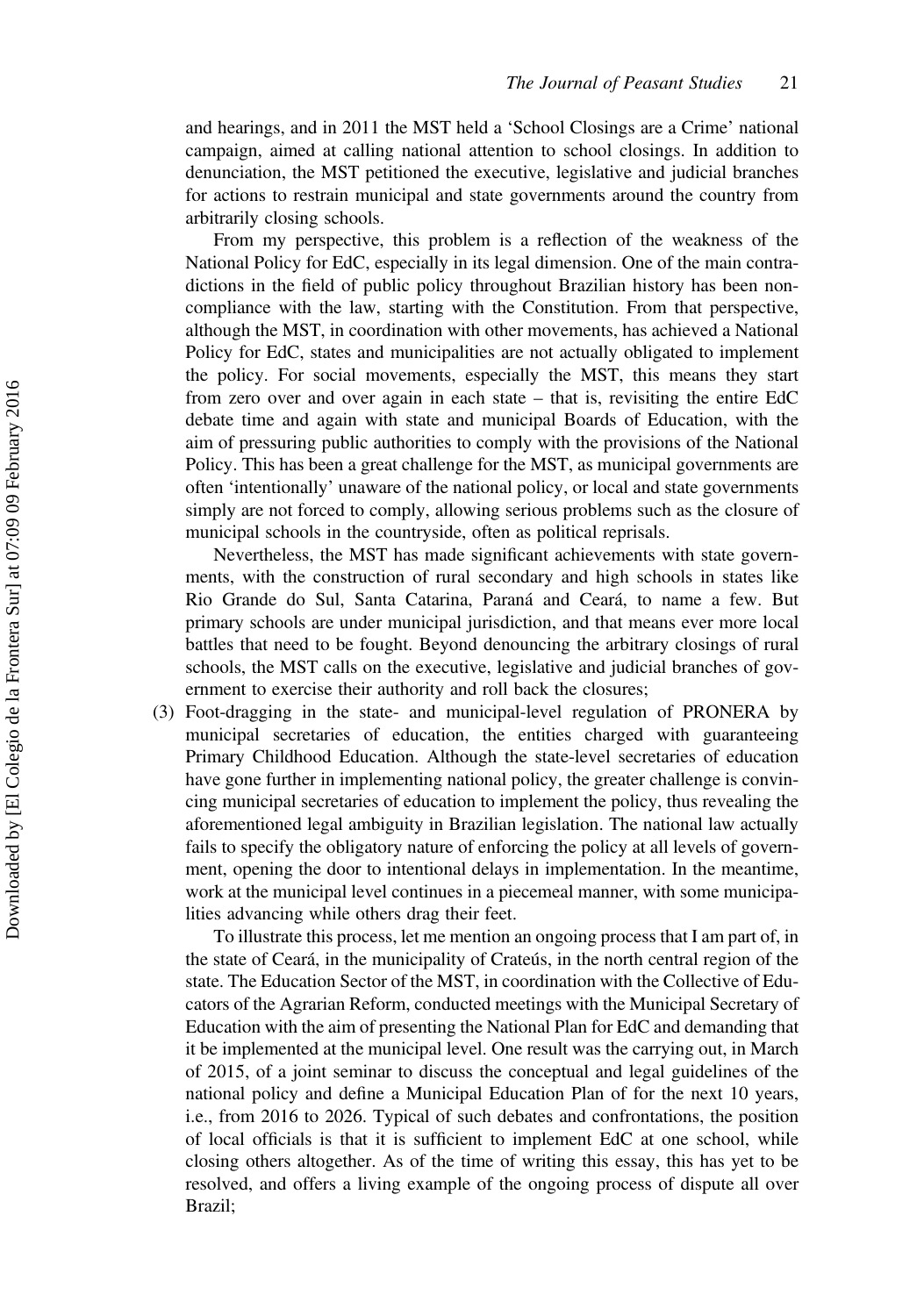#### <span id="page-22-0"></span>22 Lia Pinheiro Barbosa

- (4) Overcoming a very strong tendency in Brazilian education policy to over-emphasize the formal 'school' perspective. It is a continual struggle for the MST and other social movements to extend the concept of EdC beyond the official classroom model. This means disputing the curricular model and objectives, and the division of time between community, classroom and other spaces for learning, at every school and every university. And, in particular in secondary and high school settings, it means a major struggle against the models of student evaluation and grading imposed by the Secretaries of Education, which are based on homogenizing criteria promoted in Brazil by the World Bank;
- (5) Another challenge is to have a differentiated hiring process for teachers for rural schools. While PRONERA and the National Policy of EdC are major conquests that among other things give social movement militants access to university-level teacher training programs, preparing them to administer and teach at the new rural schools, they still have to pass through the standard teacher credentialization and hiring process in the Secretaries of Education, where the deck is stacked against prospective teachers with rural backgrounds. This process requires not only a university degree, but also both written and practical classroom exams. In no way do they get any points for being from the same rural area where the school is located, nor for having any specialized knowledge of or link to EdC. Despite this, the MST has sometimes managed to negotiate the hiring of teachers from the same settlements where the school are located, which is always better for the schools and the teachers, but these teachers are typically taken on with second-class yearly contracts with no possibility of tenure. The Education Sector of the MST is currently negotiating for special hiring policies geared toward teachers with an EdC profile, that would more clearly meet the needs of the rural schools. But the lack of special hiring has so far led to a series of problems, such as: (1) teachers rotate constantly and usually are only around for 1 to 2 years, (2) new teachers have to be indoctrinated into EdC methods every single year, and (3) most of the teachers are rotated in from urban settings with no special skills, knowledge or interest in the rural setting.<sup>26</sup>

The MST continually subverts the concepts of education, of pedagogy and of school/university, with new definitions forged in struggles for the right to education and the diálogo de saberes inherent to these struggles. Despite these obstacles and challenges, the far-sighted nature of the MST's educational–political project and, particularly, its conquest through struggle for EdC, has constituted a significant victory in the fight over political projects in Brazil. Furthermore, the MST experience is in dialogue with and inspires other peasant resistance struggles in Latin America and the world, especially through La Via Campesina. Many members of peasant movements from the around the world have taken advantage of these exchanges with MST schools, which are inspiring peasant educational projects in many countries (see, e.g., Michi [2010](#page-25-0)).

#### Final considerations

As we have seen in this essay, the last 30 years have seen outcomes that respond, from below, to the patterns of domination imposed on the region since the Spanish–Portuguese

<sup>&</sup>lt;sup>26</sup>These issues have been the subject of much internal debate, in which I have been an active participant, in Ceará throughout 2014 and 2015.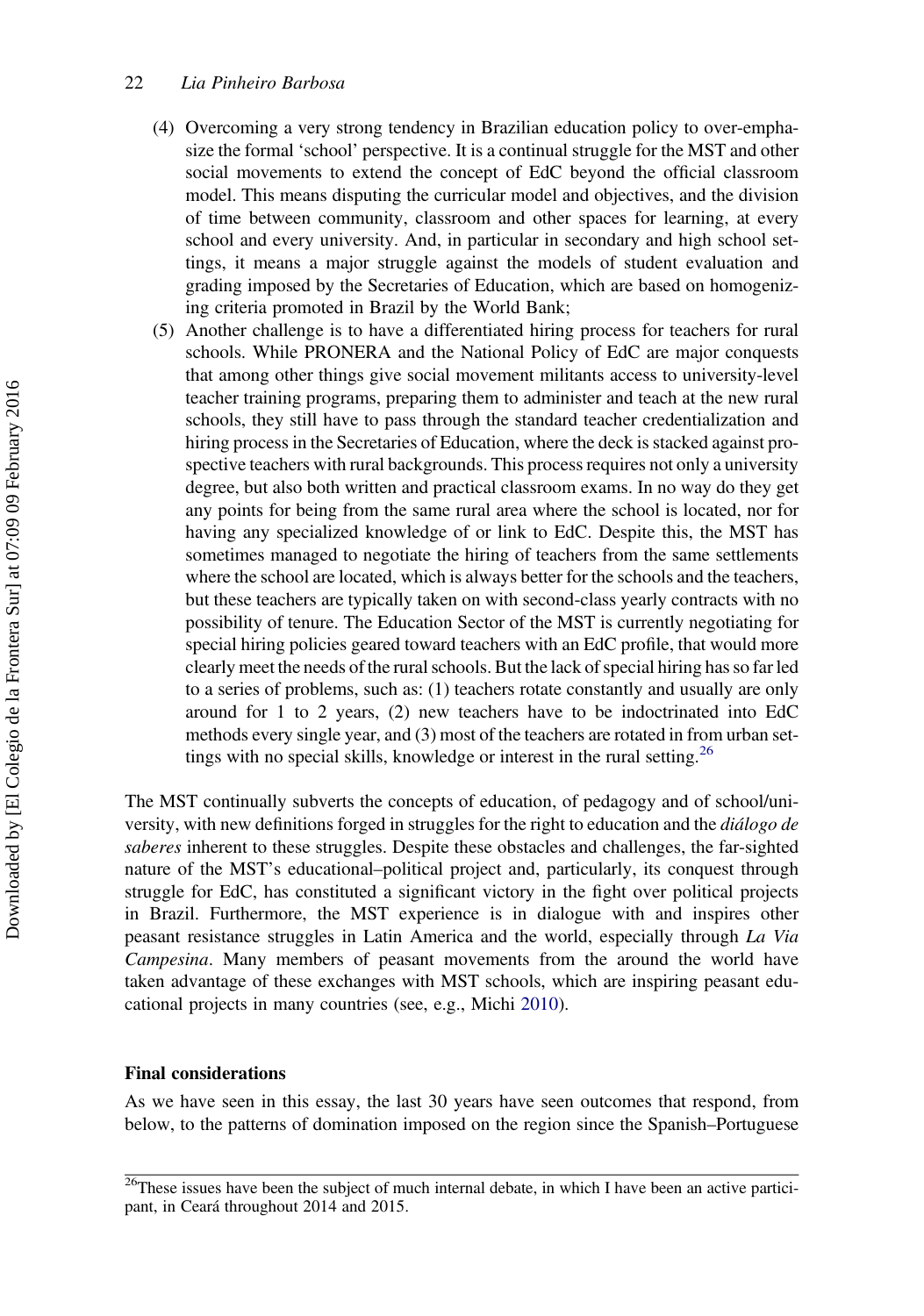<span id="page-23-0"></span>colonization and to the imposition of the capitalist modernity project with its implications for land and territory appropriation by capital.

Every context of struggle evolves its own internal debate and political proposals. I have tried to lay out the process by which a Brazilian social movement, the MST, arose and put forth a political project of agrarian reform that, within the context of education and pedagogy, found a political dimension for preparing the historical–political landless actor. We have seen how EdC is a response by the MST, along with other Brazilian rural social movements, aimed at widening the debate over the agrarian question and the denial of rights to peasants, specifically the right to education and to remain in the countryside. This nationally organized alliance of rural social movements created an emancipatory project for the Brazilian countryside that has redefined the concepts of education and countryside in the epistemic–political sphere, based on the experiences of peasant actors.

The implementation of PRONERA is a genuine victory for the rural social movements, a paradigm shift of the concept of education, and a shift of public policy for socio-cultural and economic development of the countryside.

Furthermore, given its nature as a political project in the arena of hegemonic disputes, it was put forth as an essential part of the struggle for land and for agrarian reform. The synthesis of my contribution in this paper is to highlight that the MST is among the rural social movements that have gone furthest in defining a political project that creates a new *collec*tive will, in the sense of Gramsci [\(1975](#page-25-0)), expressed by building an historical–political actor who can construct an alternative political project aimed at emancipating the subaltern masses, i.e., the peasants of Brazil, and overcoming the hegemony of capital in the countryside. The achievement of PRONERA stimulated reflection and debate on EdC as part of an alternative development model for peasant territory in conjunction with a Popular Agrarian Reform project (Barbosa [2013b](#page-24-0)).

Part of the importance of implementing a program of this nature resides in creating specific public policies in line with the right of education enshrined in the Brazilian constitution. Note that the right to education is a guarantee of equality and universality, which recognizes the diversity of the actors in this achievement (Barbosa [2013b](#page-24-0), [2015\)](#page-24-0). From this perspective, I argue that there is an implicit dialectic in the right to EdC, insofar as it acknowledges the existence of a cultural and socio-historical basis of rural–urban differences. This recognition leads to the implementation of specific public policies to break the historical logic that excluded rural actors, by guaranteeing inclusion through egalitarian parameters in access to education (Barbosa [2013a,](#page-24-0) [2015](#page-24-0)).

In this struggle for hegemony, this is the first time in Brazilian political history that peasant movements have successfully intervened in governmental affairs and managed to enact public policy informed by their perspective. This demonstrates the ability of peasant actors to enter politics and advocate for a concept of education – from an epistemic perspective – that is in essence a political project. EdC is undeniably one of the MST's greatest contributions, achieved jointly with other peasant movements, in the arena of struggle with the state.

As political culture, EdC is a conceptual field of resistance, denunciation and proposals of an alternative educational–political project of opposition. EdC is conceived not just as a new concept, but also as a grassroots political project for the countryside in Brazil.

From a Latin American perspective, EdC raises several questions regarding the essence of modernity at an epistemic level, its political–economic conception of the world and its process of struggle for hegemony. It is a concrete experience of counteracting the logic of territorially voracious capital. For this reason, EdC is a genuine, modern response that is in ongoing dialogue with past experiences of Brazilian and Latin American resistance.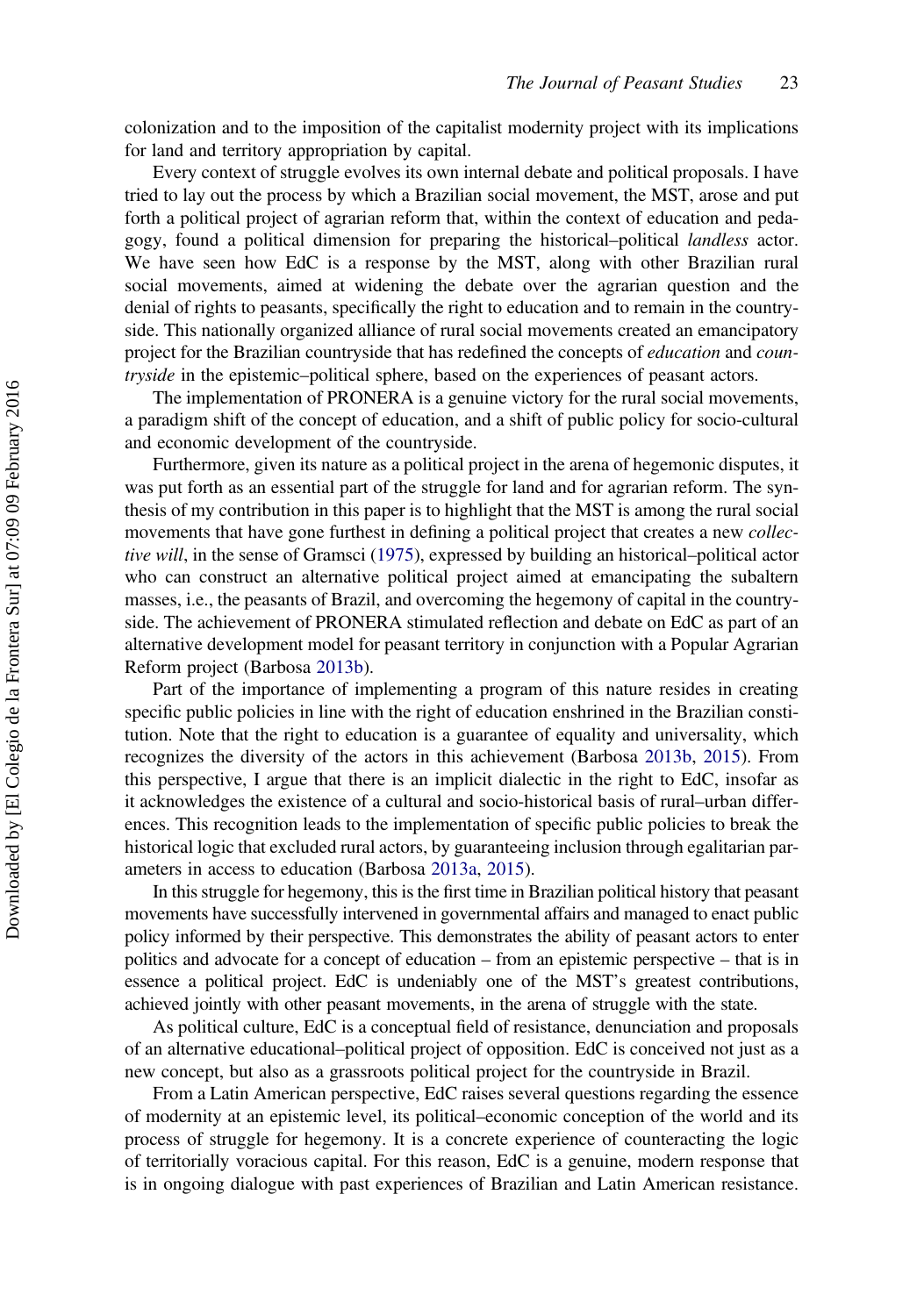<span id="page-24-0"></span>This is a political project that reaffirms that political praxis is constructed in real, concrete daily life, in a context permeated with the inherent contradictions of the class struggle.

#### Acknowledgements

I wish to thank the Landless Workers' Movement (MST), and in particular the members of the Education Sector and the Collective of Educators of the Prestes Commune Brigade in the Crateús region of Ceará, Brazil, for inviting me to work with them and for sharing their experiences and knowledge with me.

#### Disclosure statement

No potential conflict of interest was reported by the author.

#### **References**

- Américo, J. [2014.](#page-5-0) MST apresenta programa agrário elaborado pela militância. Radioagência NP, February 7. [http://www.radioagencianp.com.br/12183-mst-apresenta-programa-agrario-elaborado](http://www.radioagencianp.com.br/12183-mst-apresenta-programa-agrario-elaborado-pela-militancia)[pela-militancia](http://www.radioagencianp.com.br/12183-mst-apresenta-programa-agrario-elaborado-pela-militancia) (accessed November 19, 2015).
- Arroyo, M., R.S. Caldart, and M. Molina, eds. [2004.](#page-14-0) Por uma Educação do Campo. Petrópolis: Vozes.
- Barbosa, L.P. [2011.](#page-6-0) Leben wie man kämpft, kämpfen wie man lebt. Subjekt und Kulturbegriff in der politischen Praxis der brasilianischen Landlosenbewegung. Participación en el 2. Internationales Kolloquium für interkulturelle Philosophie am Forum Scientiarum der Universität Tübingen - Subjekte des interkulturellen Dialogs. Tübingen, Germany.
- Barbosa, L.P. [2012.](#page-5-0) Educación y resistencia en el Movimiento de los Sin Tierra: proyecto político alternativo y enfrentamiento de la política neoliberal. In El pensamiento económico y social latinoamericano: crisis neoliberal y proyectos alternativos. Colección Estudios Multi e Interdisciplinares sobre América Latina y el Caribe, ed. J. Fal and A. Oliveros, 119–146. México: UNAM-PPELA / Ediciones Eón.
- Barbosa, L.P. [2013a.](#page-9-0) Pedagogías Alternativas. El Movimiento de los Sin Tierra y el Movimiento Zapatista. In Reconfiguración de lo educativo en América Latina. Experiencias pedagógicas alternativas. Colección Seminarios, ed. M.G. Sollano and M.C. Zaslav, 249–302. México: UNAM.
- Barbosa, L.P. [2013b](#page-3-0). Educación, Movimientos Sociales y Estado en América Latina: estudio analítico de las experiencias de resistencia contra-hegemónica en Brasil y México. Ph.D thesis. Programa de Posgrado en Estudios Latinoamericanos, Universidad Nacional Autónoma de México.
- Barbosa, L.P. [2013c](#page-11-0). Por la democratización de la Educación Superior en Brasil: el PRONERA en el marco de la lucha de los movimientos sociales campesinos. Revista Universidades, n° 53, abriljunio. México: UDUAL, 20–31.
- Barbosa, L.P. [2014.](#page-3-0) As dimensões epistêmico-políticas da Educação do Campo em perspectiva latinoamericana. Dossiê Educação do Campo: histórias, práticas e desafios. Revista Reflexão e Ação, n° 22, jul.-dez. Santa Cruz do Sul: UNISC, 143–169.
- Barbosa, L.P. [2015.](#page-3-0) "Educação do Campo, movimentos sociais e a luta pela democratização da Educação Superior: os desafios da universidade pública no Brasil", en Silva, A.A et. al. Los desafíos de la universidad pública en América Latina y el Caribe. Buenos Aires: CLACSO, 147–212.
- Barbosa, L.P., and, S.M.G. Carvalho. [2009.](#page-18-0) A escolarização dos trabalhadores e trabalhadoras nas áreas de assentamentos rurais no Ceará. Cadernos CERU, v. 20, n° 02, São Paulo: USP, 33–49.
- Barbosa, L.P., and A.M. Soares. [2012.](#page-8-0) Paulo Freire e o MST/Ce: um diálogo acerca da função social e política da educação no pensamento freiriano. In Práxis e Formação Humana, ed. L.A. Maia, J.R. Soares, and R.C.Q. Fraga. Fortaleza: Ed. UECE, 107–136.
- Barbosa, L.P., and M.G. Sollano. [2014.](#page-2-0) La Educación Autónoma Zapatista en la formación de los sujetos de la educación: otras epistemes, otros horizontes. Revista Intersticios de la Política y de la Cultura – intervenciones latinoamericanas. Pedagogías Emancipatorias – Diálogos Sur-Sur. Vol. 03, n° 03. Córdoba: Universidad Autónoma de Córdoba, 67–89.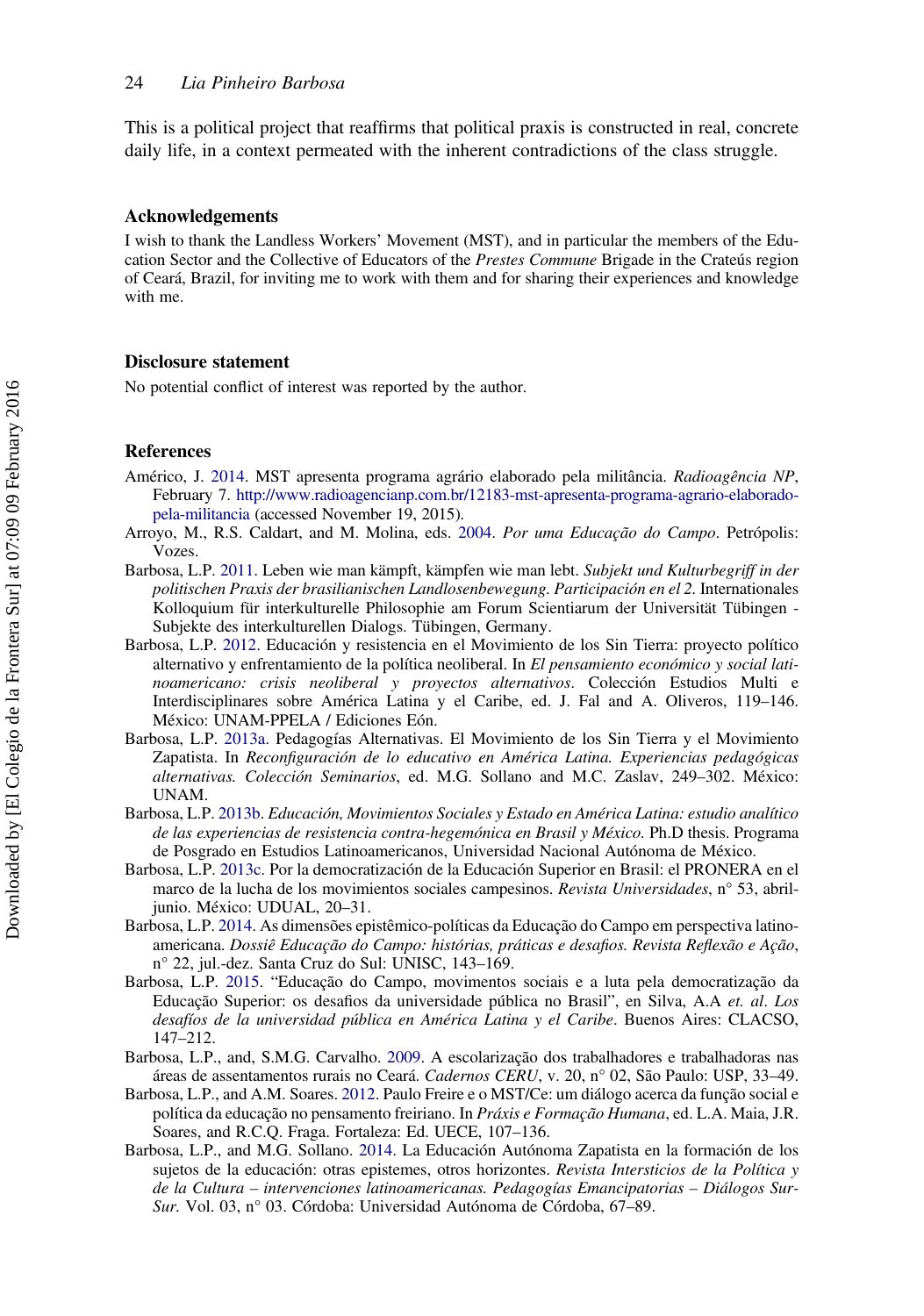- <span id="page-25-0"></span>Brasil. [1999](#page-18-0). Programa Nacional de Educação na Reforma Agrária – PRONERA. Manual de Operações. Brasília: Ministério do Desenvolvimento Agrário.
- Caldart, R.S. [2004.](#page-8-0) Pedagogia do Movimento Sem Terra. São Paulo: Expressão Popular.
- Caldart, R.S. [2008](#page-12-0). Sobre Educação do Campo. In Educação do Campo: campo políticas públicas educação, ed. C.A. dos Santos et al. Brasília: INCRA, MDA, 67–86.
- Caldart, R.S. et al. [2012](#page-12-0). Dicionário da Educação do Campo. São Paulo: Expressão Popular.
- Camini, Isabela. [2009.](#page-9-0) Escola Itinerante: na fronteira de uma nova escola. São Paulo: Expressão Popular.
- da Silva, V.I. [2014](#page-6-0). Classe camponesa: modo de ser, de viver e de produzir. Brasil: Padre Josimo.
- Fernandes, B.M. [2000](#page-4-0). A formação do MST no Brasil. Petrópolis: Editora Vozes.
- Fernandes, B.M. [2008.](#page-15-0) Educação do Campo e Território Camponês no Brasil. In Por uma Educação do Campo: Campo – Políticas Públicas – Educação, ed. C.A. dos Santos et al. Brasília: INCRA – MDA, 39–66.
- Fernandes, B.M., and J.P. Stédile. [2004.](#page-4-0) Brava Gente. Historia y lucha del Movimiento de los Sin Tierra en Brasil. La Habana: Editorial Popular.
- Freire, P. [1982.](#page-7-0) Ação cultural para a liberdade e outros escritos. Rio de Janeiro: Paz e Terra.
- Freire, P. [1987.](#page-7-0) Pedagogia do Oprimido. Rio de Janeiro: Paz e Terra.
- Gramsci, A. [1982](#page-8-0). Os intelectuais e a organização da cultura. Tradução de Carlos Nelson Coutinho. Rio de Janeiro: Civilização Brasileira.
- Gramsci, A. [1975.](#page-23-0) Cuaderni del Carcere. Volume Terzo. Italia: Einaudi, Edizione critica dell'Instituto Gramsci.
- Harnecker, M., and M.C. Bassegio. [2003.](#page-4-0) *Landless people: Building a social movement*. Brazil: Editora Expressão Popular. [http://190.110.216.14/librosdig/H/Hardnecker,%20Marta%20-%](http://190.110.216.14/librosdig/H/Hardnecker,%20Marta%20-%20building%20a%20social%20movement.pdf) [20building%20a%20social%20movement.pdf](http://190.110.216.14/librosdig/H/Hardnecker,%20Marta%20-%20building%20a%20social%20movement.pdf) (accessed April 26, 2015).
- IPEA, [2015](#page-19-0). II PNERA: Relatório da II pesquisa nacional sobre a educação na reforma agrária. Brasilia: Instituto Nacional de Pesquisa Econômica Aplicada (IPEA). [http://www.ipea.gov.br/](http://www.ipea.gov.br/portal/index.php?option=com_content&view=article&id=25640) [portal/index.php?option=com\\_content&view=article&id=25640](http://www.ipea.gov.br/portal/index.php?option=com_content&view=article&id=25640) (accessed November 19, 2015)
- Kolling, E., P.R. Cerioli, and R.S. Caldart. [2002](#page-3-0). Educação do Campo: Identidade e Políticas Públicas – Por uma Educação do Campo. Brasília: Coordenação da Articulação Nacional Por uma Educação do Campo.
- Luedemann, C. S. [2002](#page-8-0). Anton Makarenko: vida e obra a Pedagogia na revolução. São Paulo: Expressão Popular.
- Martínez-Torres, M.E., and P.M. Rosset. [2014](#page-13-0). Diálogo de saberes in La Vía Campesina: food sovereignty and agroecology. Journal of Peasant Studies 41, no. 6: 979–997.
- Marx, K. [1963](#page-6-0). El capital. Tomo III. México: Fondo de Cultura Económica.
- Morissawa, M. [2001.](#page-4-0) A história da luta pela terra e o MST. São Paulo: Expressão Popular.
- Michi, N. [2010](#page-22-0). Movimientos campesinos y educación. El Movimiento de los Trabajadores Rurales Sin Tierra y el Movimiento Campesino de Santiago del Estero-VC. Buenos Aires: El Colectivo.
- MST. [2001](#page-9-0). Somos Sem Terra. Para soletrar a liberdade. In Caderno do Educando, n° 2. Rio Grande do Sul, Veranópolis: ITERRA.
- MST. [2005a](#page-2-0). Dossiê MST Escola. Documentos e estudos 1990 2001. In Caderno de Educação, n° 13. 2ª Edição. São Paulo: Expressão Popular.
- MST. [2005b](#page-10-0). O funcionamento das Brigadas do MST. São Paulo: Setor de Formação do MST.
- MST. [2008a.](#page-8-0) Escola Itinerante do MST: história, projeto e experiências, en Cadernos da Escola Itinerante – MST. Ano VIII, n° 1, abril. Curitiba: Setor de Educação do MST / Secretaria de Educação do Estado do Paraná / Coordenação da Educação do Campo.
- MST. [2008b](#page-9-0). Escola Itinerante: uma prática pedagógica em acampamentos. Porto Alegre: Setor de Educação.
- MST. [2009](#page-10-0). Para debater os desafios internos do MST. En Caderno de Debates, n° 2. São Paulo: Secretaria Nacional do MST.
- MST. [2014.](#page-5-0) Programa Agrário do MST. Lutar, construir Reforma Agrária Popular. São Paulo: Secretaria Nacional do MST.
- Pistrak, M.M. [2003](#page-8-0). Fundamentos da Escola do Trabalho. São Paulo: Expressão Popular.
- Pistrak, M.M. [2009](#page-8-0). A Escola-Comuna. São Paulo: Expressão Popular.
- Rosset, P.M. [2013](#page-5-0). Re-thinking agrarian reform, land and territory in La Vía Campesina. Journal of Peasant Studies 40, no. 4: 721–75.
- Sevilla Guzman, E. [2006.](#page-6-0) De la sociología rural a la agroecología. Spain: Icaria Editorial.